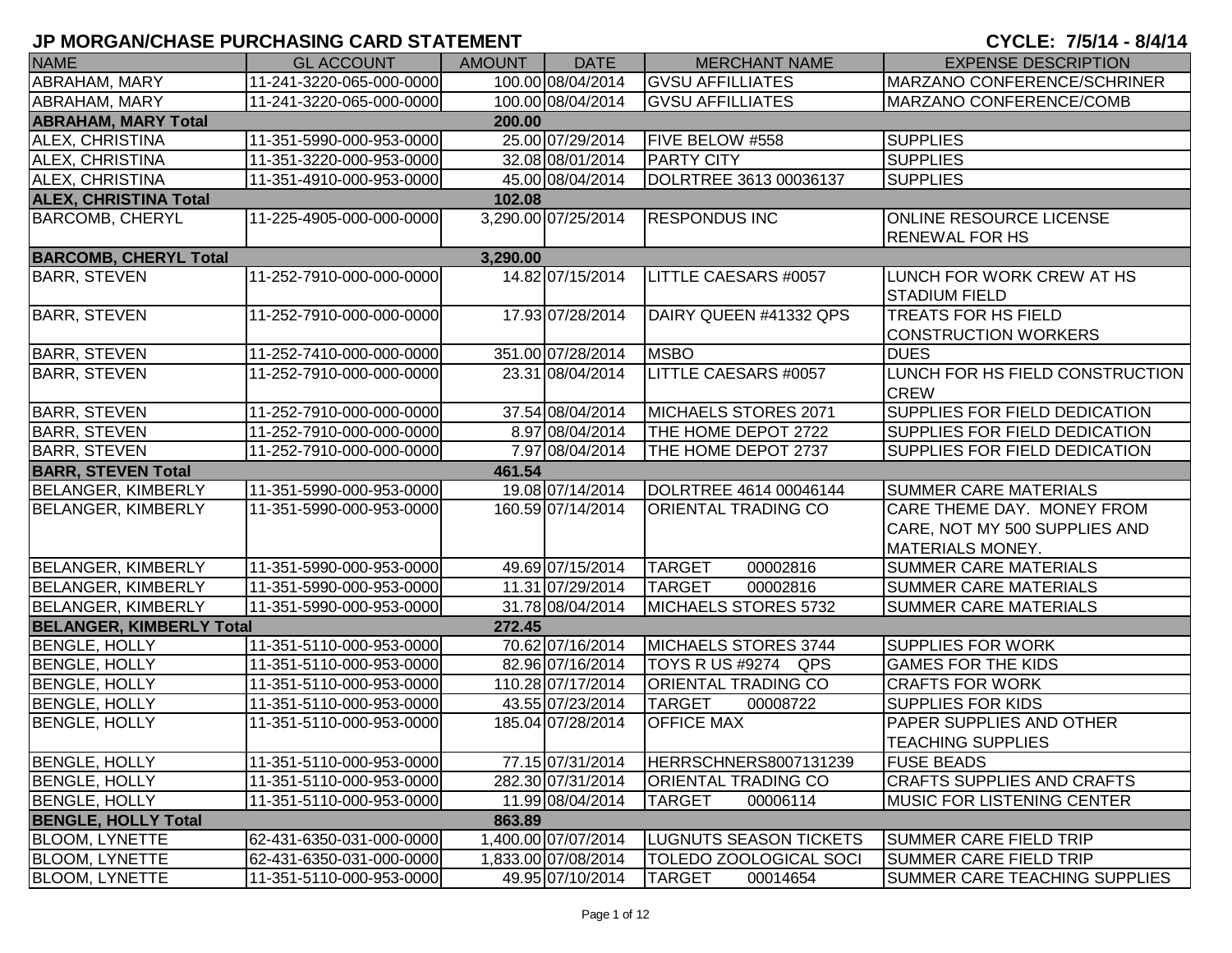| <b>NAME</b>                                    | <b>GL ACCOUNT</b>        | AMOUNT   | <b>DATE</b>       | <b>MERCHANT NAME</b>               | <b>EXPENSE DESCRIPTION</b>                             |
|------------------------------------------------|--------------------------|----------|-------------------|------------------------------------|--------------------------------------------------------|
| <b>BLOOM, LYNETTE</b>                          | 62-431-6350-031-000-0000 |          | 102.00 07/11/2014 | <b>OH MY LOLLI LLC</b>             | <b>SUMMER CARE FIELD TRIP</b>                          |
| <b>BLOOM, LYNETTE</b>                          | 62-431-6350-031-000-0000 |          | 111.00 07/11/2014 | <b>SQ *JACKS CUSTARD</b>           | <b>SUMMER CARE FIELD TRIP</b>                          |
| <b>BLOOM, LYNETTE</b>                          | 62-431-6350-031-000-0000 |          | 129.00 07/16/2014 | <b>INDEPENDENCE LAKE COUN</b>      | <b>SUMMER CARE FIELD TRIP</b>                          |
| <b>BLOOM, LYNETTE</b>                          | 62-431-6350-031-000-0000 |          | 232.00 07/16/2014 | <b>INDEPENDENCE LAKE COUN</b>      | <b>SUMMER CARE FIELD TRIP</b>                          |
| <b>BLOOM, LYNETTE</b>                          | 62-431-6350-031-000-0000 |          | 692.50 07/23/2014 | <b>PUTTING EDGE - NOVI</b>         | <b>SUMMER CARE FIELD TRIP</b>                          |
| <b>BLOOM, LYNETTE</b>                          | 11-351-5110-000-953-0000 |          | 323.89 07/28/2014 | ORIENTAL TRADING CO                | SUMMER CARE TEACHING SUPPLIES                          |
| <b>BLOOM, LYNETTE</b>                          | 11-351-5990-000-953-0000 |          | 72.26 07/31/2014  | MEIJER INC #122 Q01                | <b>CARE TEACHING SUPPLIES</b>                          |
| <b>BLOOM, LYNETTE</b>                          | 11-351-5610-000-953-0000 |          | 89.63 07/31/2014  | PANERA BREAD #608009               | SUMMER CARE MEETING                                    |
| <b>BLOOM, LYNETTE</b>                          | 62-431-6350-031-000-0000 |          | 328.00 08/04/2014 | ANN ARBOR HANDSON ADMN             | <b>SUMMER CARE FIELD TRIP</b>                          |
| <b>BLOOM, LYNETTE Total</b>                    |                          | 5,363.23 |                   |                                    |                                                        |
| <b>BROWNE, TERESA</b>                          | 11-293-5910-000-000-0000 |          | 28.89 07/22/2014  | SAMSCLUB #6657                     | <b>OFFICE SUPPLIES</b>                                 |
| <b>BROWNE, TERESA</b>                          | 11-293-7910-000-000-0000 |          | 499.00 07/24/2014 | <b>R-SCHOOL TODAY</b>              | <b>ATHLETIC SCHEDULING SYSTEM</b>                      |
|                                                |                          |          |                   |                                    | RENEWAL FOR SY 2014-15                                 |
| <b>BROWNE, TERESA Total</b>                    |                          | 527.89   |                   |                                    |                                                        |
| <b>BUNKER, JEFFREY</b>                         | 11-261-5992-000-000-0000 |          | 90.91 07/11/2014  | THE HOME DEPOT 2737                | <b>MTCE REPLACEMENT TOOLS &amp;</b>                    |
|                                                |                          |          |                   |                                    | <b>STEPBIT FOR TRASH CANS</b>                          |
| <b>BUNKER, JEFFREY</b>                         | 11-261-5992-000-000-0000 |          | 29.82 07/14/2014  | THE HOME DEPOT 2737                | <b>MTCE REPLACEMENT TOOLS &amp;</b>                    |
|                                                |                          |          |                   |                                    | <b>BUNGEES</b>                                         |
| <b>BUNKER, JEFFREY</b>                         | 11-261-5993-000-000-0000 |          | 247.24 07/28/2014 | JOHN DEERE LANDSCAPES0             | <b>GRNDS SPRAYER REPAIR PARTS</b>                      |
| <b>BUNKER, JEFFREY</b>                         | 11-261-5992-000-000-0000 |          | 32.94 07/28/2014  | <b>WW GRAINGER</b>                 | <b>MTCE SUPPLIES</b>                                   |
| <b>BUNKER, JEFFREY</b>                         | 11-261-5992-005-000-0000 |          | 64.44 07/31/2014  | <b>WW GRAINGER</b>                 | <b>MTCE GLOVES</b>                                     |
| <b>BUNKER, JEFFREY</b>                         | 11-261-5992-005-000-0000 |          | 64.44 07/31/2014  | <b>WW GRAINGER</b>                 | <b>MTCE GLOVES</b>                                     |
| <b>BUNKER, JEFFREY</b>                         | 11-261-5993-000-000-0000 |          | 270.00 08/01/2014 | ANGELO'S WHOLESALE                 | <b>GRNDS MULCH</b>                                     |
| <b>BUNKER, JEFFREY</b>                         | 11-261-5993-000-000-0000 |          | 135.00 08/04/2014 | ANGELO'S WHOLESALE                 | <b>GRNDS MULCH</b>                                     |
| <b>BUNKER, JEFFREY Total</b>                   |                          | 934.79   |                   |                                    |                                                        |
| <b>BURNHAM, SUSAN</b>                          | 11-125-5110-011-000-6014 |          | 352.00 07/25/2014 | SEIDLITZ EDUCATION                 | POSTERS TO SUPPORT 7 STEPS FOR                         |
|                                                |                          |          |                   |                                    | AN INTERACTIVE CLASSROOM                               |
| <b>BURNHAM, SUSAN Total</b>                    |                          | 352.00   |                   |                                    |                                                        |
| <b>CARTER, NICOLE</b>                          | 11-113-5110-071-025-0000 |          | 4.94 07/31/2014   | <b>BUSCH'S #1205</b>               | <b>BREAKFAST FOR CHINESE INTERVIEW</b><br><b>PANEL</b> |
| CARTER, NICOLE                                 | 11-113-5110-071-025-0000 |          | 11.54 07/31/2014  | MEIJER INC #054<br>Q <sub>01</sub> | BREAKFAST FOR CHINESE INTERVIEW<br><b>PANEL</b>        |
| <b>CARTER, NICOLE Total</b>                    |                          | 16.48    |                   |                                    |                                                        |
| CHRISTOPOULOS, COURTN 11-118-5110-000-951-0000 |                          |          | 97.92 07/07/2014  | <b>IKEA CANTON</b>                 | <b>CLASSROOM LITERACY FURNITURE</b>                    |
| CHRISTOPOULOS, COURTN 11-118-5110-000-951-0000 |                          |          | 23.34 07/11/2014  | HOBBY LOBBY #417                   | <b>CLASSROOM DECORATIONS AND</b><br><b>SUPPLIES</b>    |
| <b>CHRISTOPOULOS, COURTNEY Total</b>           |                          | 121.26   |                   |                                    |                                                        |
| CIANCIO, WANDA                                 | 11-225-4120-000-000-0000 |          | 129.50 07/08/2014 | <b>AMAZON MKTPLACE PMTS</b>        | <b>ETHERNET ADAPTERS FOR</b><br><b>CHROMEBOOKS</b>     |
| CIANCIO, WANDA                                 | 11-225-3220-000-000-0000 |          | 190.00 07/08/2014 | <b>BRANCH ISD</b>                  | <b>MAEDS CONFERENCE</b>                                |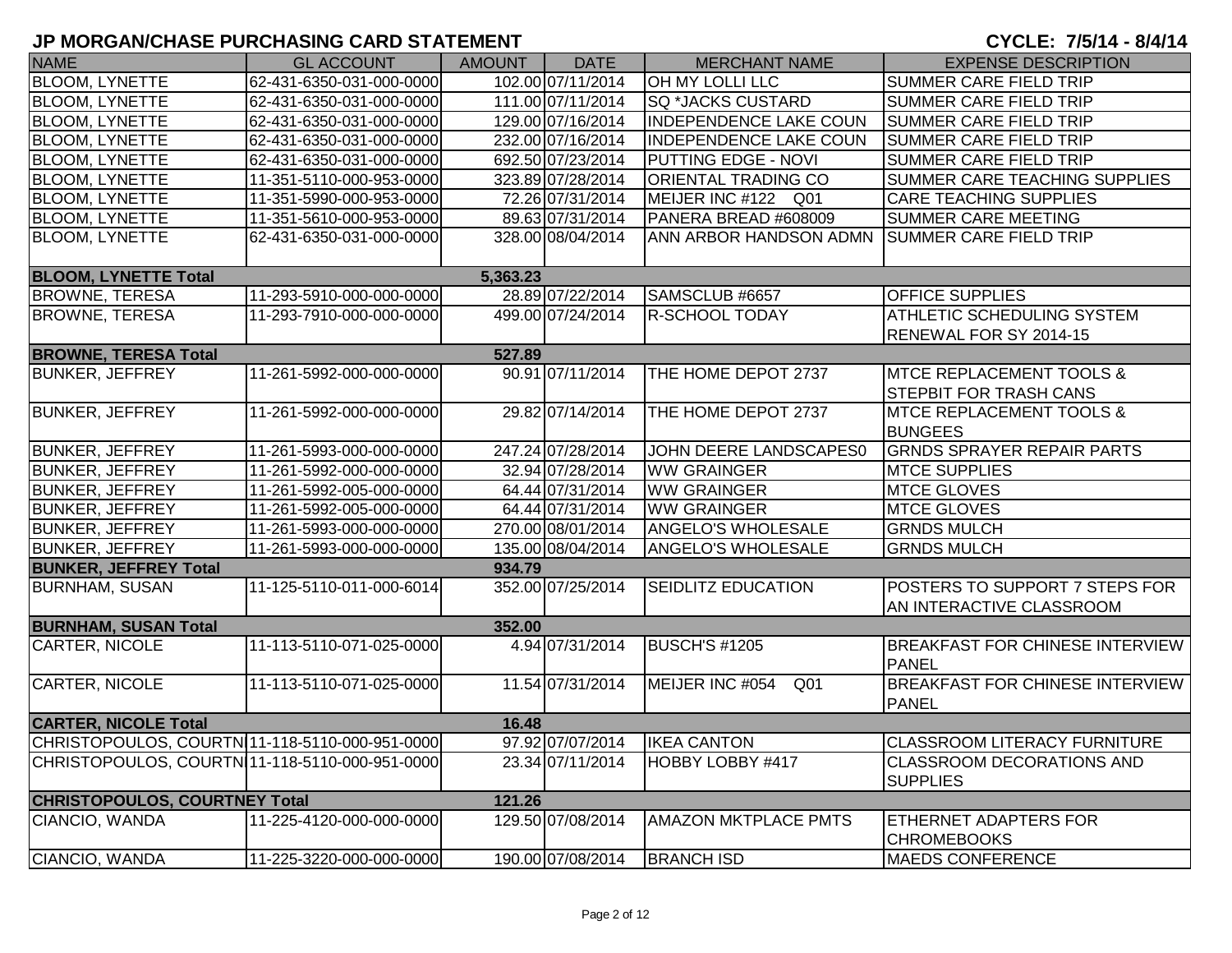| <b>NAME</b>                      | <b>GL ACCOUNT</b>        | <b>AMOUNT</b> | <b>DATE</b>         | <b>MERCHANT NAME</b>         | <b>EXPENSE DESCRIPTION</b>           |
|----------------------------------|--------------------------|---------------|---------------------|------------------------------|--------------------------------------|
| CIANCIO, WANDA                   | 11-225-3220-000-000-0000 |               | 105.00 07/09/2014   | SHANTY CREEK RESORTS -       | HOTEL DEPOSIT MAEDS CONFERENCE       |
|                                  |                          |               |                     |                              |                                      |
| CIANCIO, WANDA                   | 11-225-4905-000-000-0000 |               | 3,360.37 07/14/2014 | <b>CDW GOVERNMENT</b>        | MAINTENANCE CONTRACT FOR             |
|                                  |                          |               |                     |                              | <b>BATTERY BACKUP UNIT IN SERVER</b> |
|                                  |                          |               |                     |                              | <b>ROOM</b>                          |
| CIANCIO, WANDA                   | 11-225-4917-000-000-0000 |               | 2,778.30 07/17/2014 | IN *ADVANCED TOOLWARE,       | MANAGEMENT SOFTWARE FOR              |
|                                  |                          |               |                     |                              | <b>ACTIVE DIRECTORY</b>              |
| CIANCIO, WANDA                   | 11-225-4917-000-000-0000 |               | 8,500.00 08/04/2014 | <b>CDW GOVERNMENT</b>        | GOOGLE VAULT FOR BACKING UP          |
|                                  |                          |               |                     |                              | <b>SYSTEM</b>                        |
| <b>CIANCIO, WANDA Total</b>      |                          | 15,063.17     |                     |                              |                                      |
| CIANFERRA, LINDA                 | 11-113-3220-071-012-0000 |               | 44.94 07/07/2014    | <b>PESI INC</b>              | <b>BOOKS FOR COUNSELOR WORKSHOP</b>  |
|                                  |                          |               |                     |                              |                                      |
| CIANFERRA, LINDA                 | 11-113-3220-071-012-0000 |               | 199.99 07/07/2014   | <b>PESI INC</b>              | <b>COUNSELOR WORKSHOP</b>            |
| CIANFERRA, LINDA                 | 11-226-5910-000-012-0000 |               | 315.00 07/29/2014   | <b>SCREEN WORKS INC</b>      | <b>PROGRAM SIGNAGE</b>               |
| <b>CIANFERRA, LINDA Total</b>    |                          | 559.93        |                     |                              |                                      |
| COOLMAN, ROBERT                  | 11-261-5992-065-000-0000 |               | 339.47 07/10/2014   | <b>CITY ELECTRIC SUPPLY</b>  | <b>IMS LIGHT POLE UNDERGROUND #8</b> |
|                                  |                          |               |                     |                              | <b>WIRE</b>                          |
| <b>COOLMAN, ROBERT</b>           | 11-261-5992-000-000-0000 |               | 17.14 07/16/2014    | <b>CITY ELECTRIC SUPPLY</b>  | <b>MTCE STOCK</b>                    |
| <b>COOLMAN, ROBERT</b>           | 11-261-5992-065-000-0000 |               | 37.88 07/16/2014    | <b>CITY ELECTRIC SUPPLY</b>  | <b>MS RECEPTICAL</b>                 |
| <b>COOLMAN, ROBERT</b>           | 11-261-5992-071-000-0000 |               | 696.73 07/18/2014   | <b>AMERICAN TIME</b>         | HS FIELDHOUSE GUARD WIRE             |
| <b>COOLMAN, ROBERT</b>           | 11-261-5992-000-000-0000 |               | 141.62 07/22/2014   | COMPLETE BATTERY SOURC       | <b>MTCE STOCK BATTERIES</b>          |
| <b>COOLMAN, ROBERT</b>           | 11-261-5992-001-000-0000 |               | 1,120.00 07/24/2014 | CONSERVA ELECTRIC SUPP       | <b>ESB LED WALL LIGHT</b>            |
| <b>COOLMAN, ROBERT</b>           | 11-261-5992-000-000-0000 |               | 459.45 07/24/2014   | CONSERVA ELECTRIC SUPP       | <b>MTCE STOCK</b>                    |
| <b>COOLMAN, ROBERT</b>           | 11-261-5992-000-000-0000 |               | 22.65 07/28/2014    | THE HOME DEPOT 2737          | <b>MTCE SUPPLIES</b>                 |
| <b>COOLMAN, ROBERT Total</b>     |                          | 2,834.94      |                     |                              |                                      |
| DEMONACO, KATHRYN                | 62-431-6256-065-000-0000 |               | 24.96 07/08/2014    | WAL-MART #2700               | SUPPLIES FOR ESY PROGRAM             |
| <b>DEMONACO, KATHRYN Total</b>   |                          | 24.96         |                     |                              |                                      |
| <b>DIATIKAR, CHRISTINE</b>       | 62-431-6099-000-000-0000 |               | 2,307.00 07/11/2014 | TICKETS* DETROIT TIGR        | <b>1ST PITCH TICKETS</b>             |
| <b>DIATIKAR, CHRISTINE</b>       | 11-252-7910-000-000-0000 |               | 37.40 07/14/2014    | JETS PIZZA #46               | <b>LUNCH MEETING</b>                 |
| <b>DIATIKAR, CHRISTINE</b>       | 11-252-7410-000-000-0000 |               | 675.00 07/24/2014   | <b>GONGWER NEWS SERVICE/</b> | 8/14-7/15 NEWS SERVICE               |
| <b>DIATIKAR, CHRISTINE</b>       | 11-261-4910-000-000-0000 |               | 4,313.70 07/24/2014 | <b>SCHOOLDUDE COM</b>        | 7/1/14-6/30/15                       |
| <b>DIATIKAR, CHRISTINE</b>       | 62-431-6172-061-000-0000 |               | 99.95 07/24/2014    | <b>TEAM SPORTS</b>           | PO 27062, STOPWATCHES                |
| <b>DIATIKAR, CHRISTINE</b>       | 62-431-6099-000-000-0000 |               | 375.00 07/28/2014   | TICKETS* DETROIT TIGR        | <b>1ST PITCH TICKETS</b>             |
| <b>DIATIKAR, CHRISTINE</b>       | 11-252-7910-000-000-0000 |               | 35.75 07/31/2014    | <b>MARIA'S DELI</b>          | <b>SUNGUARD MEETING</b>              |
| <b>DIATIKAR, CHRISTINE</b>       | 12-402-9402-000-000-0000 |               | 1,998.00 08/01/2014 | <b>SOIL AND MATERIALS</b>    | TURF FIELD EXPENSE 2013/14           |
| <b>DIATIKAR, CHRISTINE</b>       | 11-252-5910-000-000-0000 |               | 65.02 08/01/2014    | ULINE *SHIP SUPPLIES         | MAILING BOXES FOR TURF FIELD         |
|                                  |                          |               |                     |                              | <b>DEDICATION</b>                    |
| <b>DIATIKAR, CHRISTINE Total</b> |                          | 9,906.82      |                     |                              |                                      |
| <b>DRAGOO, MICHAEL</b>           | 11-261-5992-000-000-0000 |               | -4.50 07/08/2014    | <b>MAXI CONTAINER</b>        | <b>MTCE REFUND OF TAX</b>            |
| <b>DRAGOO, MICHAEL</b>           | 41-456-6420-060-000-0014 |               | 2,813.85 07/11/2014 | PIONEER REVERE 8008771       | HS ARTIFICIAL TURF EQUIPMENT         |
| <b>DRAGOO, MICHAEL</b>           | 11-261-5992-071-000-0000 |               | 345.60 07/16/2014   | <b>WW GRAINGER</b>           | HS AHU-25                            |
| <b>DRAGOO, MICHAEL</b>           | 11-261-5992-000-000-0000 |               | 49.88 07/24/2014    | <b>WW GRAINGER</b>           | <b>MTCE HVAC SUPPLIES</b>            |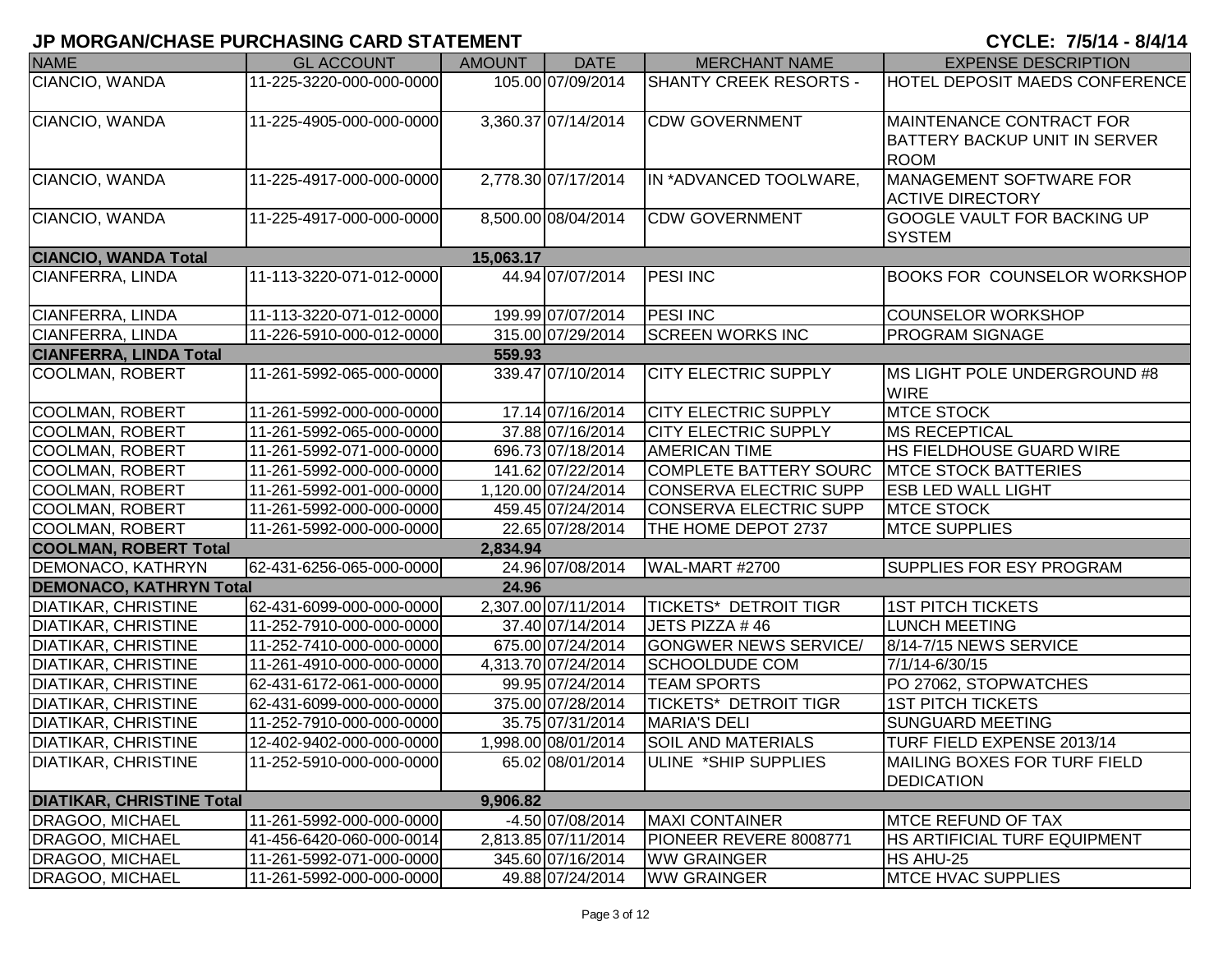| <b>NAME</b>                   | <b>GL ACCOUNT</b>        | AMOUNT    | <b>DATE</b>          | <b>MERCHANT NAME</b>              | <b>EXPENSE DESCRIPTION</b>                              |
|-------------------------------|--------------------------|-----------|----------------------|-----------------------------------|---------------------------------------------------------|
| DRAGOO, MICHAEL               | 11-261-5992-000-000-0000 |           | 83.48 07/31/2014     | <b>BEHLER YOUNG CO. THE</b>       | <b>MTCE COIL CONDENSER CLEANER</b>                      |
| <b>DRAGOO, MICHAEL</b>        | 11-261-4910-000-000-0000 |           | 12,516.00 07/31/2014 | <b>DE-CAL INC</b>                 | <b>DISTRICT CSD-1 BOILER TESTING</b>                    |
| <b>DRAGOO, MICHAEL</b>        | 11-261-5992-000-000-0000 |           | 1,220.20 07/31/2014  | DOWNRIVER REFRIG SUP C            | <b>MTCE REFRIGERANT</b>                                 |
| DRAGOO, MICHAEL               | 11-261-5993-000-000-0000 |           | 210.88 08/01/2014    | <b>ATOMIC CLEANING SYSTEM</b>     | <b>GRNDS TRIGGER GUN &amp; NOZZLES</b>                  |
| DRAGOO, MICHAEL               | 11-261-5992-000-000-0000 |           | 93.60 08/01/2014     | <b>REDFORD LOCK COMPANY I</b>     | <b>MTCE KEYS</b>                                        |
| <b>DRAGOO, MICHAEL Total</b>  |                          | 17,328.99 |                      |                                   |                                                         |
| <b>EASON, CHRISTINE</b>       | 11-351-5110-000-953-0000 |           | 5.99 07/08/2014      | <b>AMAZON MKTPLACE PMTS</b>       | <b>GAMES</b>                                            |
| <b>EASON, CHRISTINE</b>       | 11-351-5110-000-953-0000 |           | 34.96 07/08/2014     | <b>STEVESPANGLERSCI</b>           | <b>SCIENCE SUPPLIES</b>                                 |
| <b>EASON, CHRISTINE</b>       | 11-351-5110-000-953-0000 |           | 6.98 07/09/2014      | <b>AMAZON MKTPLACE PMTS</b>       | <b>GAMES AND SUPPLIES</b>                               |
| <b>EASON, CHRISTINE</b>       | 11-351-5110-000-953-0000 |           | 100.00 07/10/2014    | <b>ORIENTAL TRADING CO</b>        | <b>CRAFT SUPPLIS</b>                                    |
| <b>EASON, CHRISTINE</b>       | 11-351-5110-000-953-0000 |           | 41.74 07/11/2014     | <b>AMAZON MKTPLACE PMTS</b>       | <b>GAMES AND CLASSROOM SUPPLIES</b>                     |
| <b>EASON, CHRISTINE</b>       | 11-351-5110-000-953-0000 |           | 19.43 07/11/2014     | TOYS R US #9264 QPS               | <b>CLASSROOM SUPPLIES</b>                               |
| <b>EASON, CHRISTINE</b>       | 11-351-5110-000-953-0000 |           | 49.52 07/15/2014     | MICHAELS STORES 3744              | <b>CRAFT SUPPLIES</b>                                   |
| <b>EASON, CHRISTINE</b>       | 11-351-5110-000-953-0000 |           | 45.99 07/16/2014     | FIVE BELOW #558                   | <b>SUMMER SUPPLIES, BEACH</b>                           |
| <b>EASON, CHRISTINE</b>       | 11-351-5110-000-953-0000 |           | 2.50 07/21/2014      | <b>ORIENTAL TRADING CO</b>        | <b>SUPPLIES</b>                                         |
| <b>EASON, CHRISTINE</b>       | 11-351-5110-000-953-0000 |           | 44.44 07/21/2014     | <b>PARTY CITY</b>                 | <b>CLASSROOM DECORATIONS</b>                            |
| <b>EASON, CHRISTINE</b>       | 11-351-5110-000-953-0000 |           | 147.69 07/23/2014    | ORIENTAL TRADING CO               | <b>FEAR FACTOR DAY</b>                                  |
| <b>EASON, CHRISTINE Total</b> |                          | 499.24    |                      |                                   |                                                         |
| <b>FALLONE, MARIA</b>         | 11-111-5210-014-025-0000 |           | 143.64 08/04/2014    | <b>LAKESHORE LEARNING MAT</b>     | <b>CLASS ROOM STORAGE BINS 4TH</b><br><b>GRADE</b>      |
| <b>FALLONE, MARIA</b>         | 11-111-5110-014-025-0000 |           | 192.34 08/04/2014    | RGS PAY*                          | 4TH GRADE CLASS ROOM MATERIALS<br><b>CONSUMABLES</b>    |
| <b>FALLONE, MARIA</b>         | 11-111-5110-014-025-0000 |           | 460.00 08/04/2014    | ROCHESTER 100, INC                | STUDENT FRIDAY FOLDERS K - 3                            |
| <b>FALLONE, MARIA</b>         | 11-111-5110-014-025-0000 |           | 44.04 08/04/2014     | <b>SUPREME GRAPHICS &amp; SCH</b> | <b>TEACHER PLANNING BOOKS</b>                           |
| <b>FALLONE, MARIA Total</b>   |                          | 840.02    |                      |                                   |                                                         |
| <b>FULAR, JAMES</b>           | 11-261-5993-000-000-0000 |           | 5,097.12 07/15/2014  | <b>RESIDEX, LLC</b>               | <b>DISTRICT HERBICIDE, FERTILIZER</b>                   |
| <b>FULAR, JAMES</b>           | 11-261-5993-012-000-0000 |           | 166.67 07/18/2014    | SQ *PERFORMANCE SPORTS            | OH SEEDER RENTAL                                        |
| <b>FULAR, JAMES</b>           | 11-261-5993-014-000-0000 |           | 166.67 07/18/2014    | SQ *PERFORMANCE SPORTS            | <b>PV SEEDER RENTAL</b>                                 |
| <b>FULAR, JAMES</b>           | 11-261-5993-011-000-0000 |           | 166.66 07/18/2014    | SQ *PERFORMANCE SPORTS            | <b>VO SEEDER RENTAL</b>                                 |
| <b>FULAR, JAMES</b>           | 11-261-5993-000-000-0000 |           | 223.58 07/25/2014    | <b>RESIDEX, LLC</b>               | <b>DISTRICT WEED KILLER</b>                             |
| <b>FULAR, JAMES Total</b>     |                          | 5,820.70  |                      |                                   |                                                         |
| <b>GORDON, BRIAN</b>          | 62-431-6104-061-000-0000 |           | 40.34 07/24/2014     | <b>VINSETTA GARAGE</b>            | LUNCH WITH BOOSTER PRESIDENT                            |
| <b>GORDON, BRIAN</b>          | 62-431-6104-061-000-0000 |           | 19.93 07/29/2014     | <b>WENDY'S #0051</b>              | LUNCH FOR ATHLETIC OFFICE DURING<br><b>REGISTRATION</b> |
| <b>GORDON, BRIAN</b>          | 62-431-6103-061-000-0000 |           | 1,599.00 08/01/2014  | <b>HUDL</b>                       | <b>PROGRAM FOR SCOUTING</b><br>(FOOTBALL)               |
| <b>GORDON, BRIAN</b>          | 62-431-6275-061-000-0000 |           | 933.08 08/04/2014    | <b>MOTOWN AUTOMOTIVE</b>          | <b>BATTERIES FOR GOLF CART</b>                          |
| <b>GORDON, BRIAN Total</b>    |                          | 2,592.35  |                      |                                   |                                                         |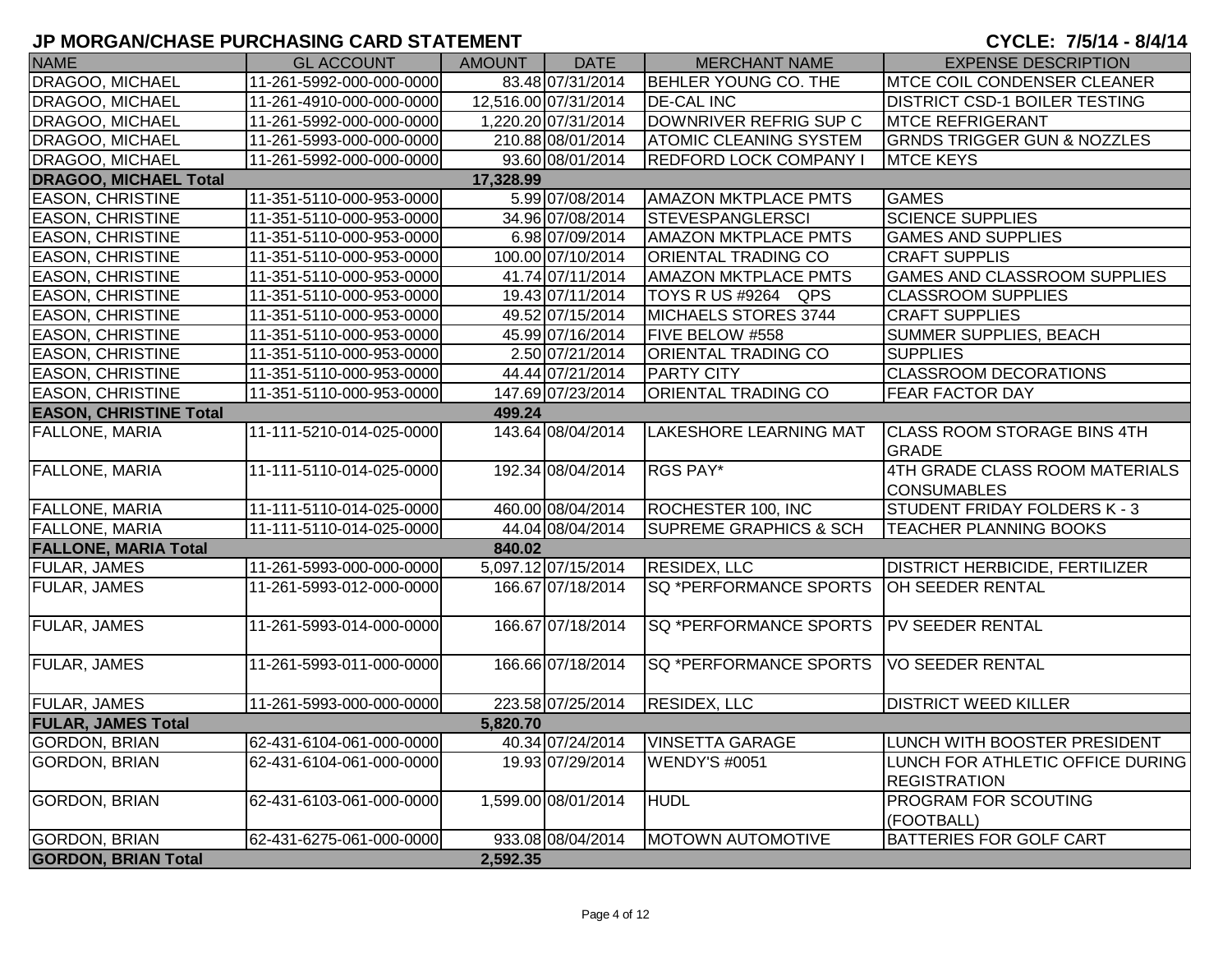| <b>NAME</b>                  | <b>GL ACCOUNT</b>        | AMOUNT | <b>DATE</b>         | <b>MERCHANT NAME</b>          | <b>EXPENSE DESCRIPTION</b>                              |
|------------------------------|--------------------------|--------|---------------------|-------------------------------|---------------------------------------------------------|
| HAYNES, DEBORAH              | 11-351-5990-000-953-0000 |        | 42.43 08/04/2014    | MEIJER INC #122 Q01           | <b>SCHOOLS SUPPLIES FOR NOVI</b>                        |
|                              |                          |        |                     |                               | <b>WOODS CARE</b>                                       |
| <b>HAYNES, DEBORAH Total</b> |                          | 42.43  |                     |                               |                                                         |
| <b>HENDERSON, BETH</b>       | 11-252-7910-000-000-0000 |        | 51.41 07/10/2014    | <b>MARIA'S DELI</b>           | <b>MIPEER LUNCH MEETING</b>                             |
| <b>HENDERSON, BETH</b>       | 11-252-5910-000-000-0000 |        | 86.68 07/16/2014    | STAPLS7120891278000001        | <b>OFFICE SUPPLIES</b>                                  |
| <b>HENDERSON, BETH</b>       | 11-252-5910-000-000-0000 |        | 11.58 07/16/2014    | STAPLS7120891278000002        | <b>BUSINESS OFFICE SUPPLIES</b>                         |
| <b>HENDERSON, BETH</b>       | 11-252-7410-000-000-0000 |        | 132.00 07/22/2014   | <b>MSBO</b>                   | <b>MSBO MEMBERSHIP DUES - JODY</b>                      |
|                              |                          |        |                     |                               | MALBON/PAYROLL                                          |
| <b>HENDERSON, BETH</b>       | 62-431-6501-011-000-0000 |        | 147.71 07/23/2014   | IN *PRINT & MARKETING         | <b>BANKING SUPPLIES - VO PTO</b>                        |
| <b>HENDERSON, BETH</b>       | 11-252-5910-000-000-0000 |        | 48.00 07/23/2014    | IN *PRINT & MARKETING         | <b>OFFICE SUPPLIES</b>                                  |
| <b>HENDERSON, BETH Total</b> |                          | 477.38 |                     |                               |                                                         |
| HOLLY, SHEILA                | 62-431-6697-021-000-0000 |        | 1,150.95 07/09/2014 | <b>BUCK INSTITUTE FOR EDU</b> | <b>PROJECT BASED LEARNING TRAINING</b>                  |
|                              |                          |        |                     |                               | <b>BOOKS</b>                                            |
| HOLLY, SHEILA                | 11-221-7410-000-411-0000 |        | 365.00 07/09/2014   | MI INST FOR ED MGT            | MIEM MEMBERSHIP, STEVE                                  |
|                              |                          |        |                     |                               | MATTHEWS, CAROL DIGLIO, RJ                              |
|                              |                          |        |                     |                               | <b>WEBBER</b>                                           |
| HOLLY, SHEILA                | 11-221-7410-000-411-0000 |        | 60.00 07/09/2014    | <b>MPAAA</b>                  | MEMBERSHIP, SHEILA HOLLY                                |
| HOLLY, SHEILA                | 11-221-7410-000-411-0000 |        | 60.00 07/09/2014    | <b>MPAAA</b>                  | MEMBERSHIP, JANET GRUBER                                |
| <b>HOLLY, SHEILA</b>         | 11-221-3220-000-411-0000 |        | 210.00 07/09/2014   | OAKLAND SCHOOLS-RC INT        | EVERYDAY MATH ROLL OUT - 2 DAY,                         |
|                              |                          |        |                     |                               | LAUREN HIMLE, STEVE MCDONALD,                           |
|                              |                          |        |                     |                               | <b>KAREN DUTHIE</b>                                     |
| <b>HOLLY, SHEILA</b>         | 11-221-7410-000-411-0000 |        | 985.00 07/17/2014   | <b>ASSOC SUPERV AND CURR</b>  | <b>INSTITUTIONAL MEMBERSHIPS,</b>                       |
|                              |                          |        |                     |                               | <b>PRINCIPALS, STEVE MATTHEWS, RJ</b>                   |
|                              |                          |        |                     |                               | <b>WEBBER</b>                                           |
| <b>HOLLY, SHEILA</b>         | 11-221-7410-000-411-0000 |        | 162.00 07/17/2014   | <b>MSBO</b>                   | MEMBERSHIP, SHEILA HOLLY                                |
| HOLLY, SHEILA                | 11-221-7910-000-411-0000 |        | 95.00 07/17/2014    | PHI DELTA KAPPA INTL I        | <b>SUBSCRIPTION RENEWAL</b>                             |
| HOLLY, SHEILA                | 11-113-5110-071-414-0000 |        | 180.07 07/18/2014   | <b>AMAZON MKTPLACE PMTS</b>   | <b>IB HEALTH SUPPLIES</b>                               |
| HOLLY, SHEILA                | 11-113-5110-071-411-0000 |        | 331.23 07/18/2014   | AMAZON.COM                    | PD BOOKS FOR HIGH SCHOOL                                |
| HOLLY, SHEILA                | 11-113-5110-071-411-0000 |        | 304.59 07/18/2014   | AMAZON.COM                    | PD BOOKS FOR HIGH SCHOOL                                |
| HOLLY, SHEILA                | 11-113-5110-071-411-0000 |        | 268.67 07/18/2014   | AMAZON.COM                    | PD BOOKS FOR HIGH SCHOOL                                |
| <b>HOLLY, SHEILA</b>         | 11-221-7910-000-411-0000 |        | 39.50 07/18/2014    | NATIONAL PROFESSIONAL         | RTI ELL BOOK, DARBY HOPPENSTEDT                         |
|                              |                          |        |                     | STAPLS7120853255000001        |                                                         |
| <b>HOLLY, SHEILA</b>         | 11-112-5110-065-411-0000 |        | 172.60 07/18/2014   |                               | <b>OFFICE SUPPLIES, INSTRUCTIONAL</b><br><b>COACHES</b> |
| HOLLY, SHEILA                | 11-112-5110-065-411-0000 |        | 78.34 07/18/2014    | STAPLS7120853255000002        | <b>OFFICE SUPPLIES, INSTRUCTIONAL</b>                   |
|                              |                          |        |                     |                               | <b>COACHES</b>                                          |
| <b>HOLLY, SHEILA</b>         | 11-221-5910-000-411-0000 |        | 15.39 07/18/2014    | STAPLS7120853255000003        | <b>OFFICE SUPPLIES</b>                                  |
| <b>HOLLY, SHEILA</b>         | 11-221-5910-000-411-0000 |        | 189.04 07/18/2014   | STAPLS7120853255000004        | <b>OFFICE SUPPLIES</b>                                  |
| <b>HOLLY, SHEILA</b>         | 11-113-5110-071-411-0000 |        | 89.56 07/21/2014    | AMAZON.COM                    | PD BOOKS FOR HIGH SCHOOL                                |
| <b>HOLLY, SHEILA</b>         | 11-221-7910-000-411-0000 |        | 348.50 07/21/2014   | <b>LRP PUBLICATIONS</b>       | <b>TITLE I MONITOR SUBSCRIPTION,</b>                    |
|                              |                          |        |                     |                               | <b>ALICE SMITH</b>                                      |
| <b>HOLLY, SHEILA</b>         | 11-113-5110-071-411-0000 |        | 144.50 07/22/2014   | AMAZON.COM                    | PD BOOKS FOR HIGH SCHOOL                                |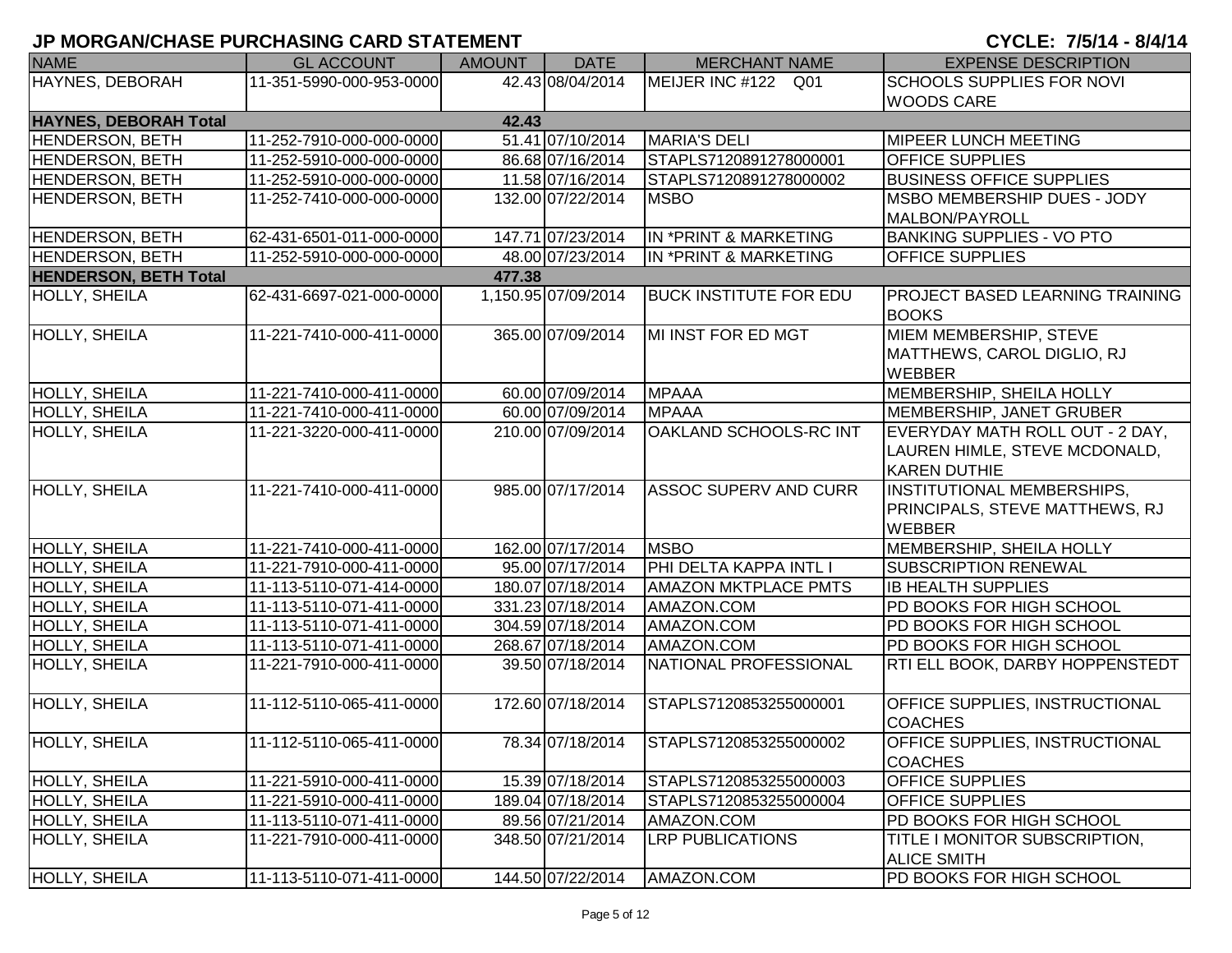| <b>NAME</b>                   | <b>GL ACCOUNT</b>        | <b>AMOUNT</b> | <b>DATE</b>         | <b>MERCHANT NAME</b>          | <b>EXPENSE DESCRIPTION</b>                            |
|-------------------------------|--------------------------|---------------|---------------------|-------------------------------|-------------------------------------------------------|
| <b>HOLLY, SHEILA</b>          | 11-113-5110-071-411-0000 |               | 103.21 07/22/2014   | AMAZON.COM                    | PD BOOKS FOR HIGH SCHOOL                              |
| HOLLY, SHEILA                 | 11-221-7410-000-411-0000 |               | 400.00 07/23/2014   | MICH ASSOC OF SCH ADMI        | MEMBERSHIP, RJ WEBBER                                 |
| <b>HOLLY, SHEILA</b>          | 11-112-5110-065-411-0000 |               | 25.00 07/23/2014    |                               | REI*GREENWOODHEINEMANN LEVELED BOOKS ONLINE, COACHING |
|                               |                          |               |                     |                               | SUPPLIES, DIANA STOTLER                               |
| <b>HOLLY, SHEILA</b>          | 11-113-5210-071-414-0000 |               | 243.96 07/29/2014   | AMAZON.COM                    | <b>IB NOVELS</b>                                      |
| HOLLY, SHEILA                 | 11-112-5110-065-411-0000 |               | 36.62 07/30/2014    | <b>AMAZON MKTPLACE PMTS</b>   | COACHING SUPPLIES, DIANA STOTLER                      |
| <b>HOLLY, SHEILA</b>          | 11-113-5210-071-414-0000 |               | 12.08 07/30/2014    | AMAZON.COM                    | <b>IB NOVELS</b>                                      |
| <b>HOLLY, SHEILA</b>          | 11-113-5210-071-414-0000 |               | 241.15 07/30/2014   | AMAZON.COM                    | <b>IB NOVELS</b>                                      |
| HOLLY, SHEILA                 | 11-113-5210-071-414-0000 |               | 133.55 07/30/2014   | AMAZON.COM                    | <b>IB NOVELS</b>                                      |
| HOLLY, SHEILA                 | 11-221-7910-000-411-0000 |               | 159.00 07/30/2014   | <b>PROGRESSIVE BUSIN</b>      | SUBSCRIPTION, RJ WEBBER                               |
| HOLLY, SHEILA                 | 11-221-5110-000-000-6844 |               | 234.77 07/31/2014   | AMAZON.COM                    | TITLE III, BLUEPRINT FOR                              |
|                               |                          |               |                     |                               | EXCEPTIONAL WRITING BOOKS, ALICE                      |
|                               |                          |               |                     |                               | <b>SMITH</b>                                          |
| <b>HOLLY, SHEILA</b>          | 11-221-7910-000-430-0000 |               | 165.34 07/31/2014   | AMAZON.COM                    | NEW TEACHER PD TRAINING                               |
|                               |                          |               |                     |                               | <b>SUPPLIES</b>                                       |
| HOLLY, SHEILA                 | 11-221-7910-000-430-0000 |               | 425.16 07/31/2014   | AMAZON.COM                    | NEW TEACHER PD TRAINING                               |
|                               |                          |               |                     |                               | <b>SUPPLIES</b>                                       |
| <b>HOLLY, SHEILA</b>          | 11-221-7410-000-411-0000 |               | 299.00 07/31/2014   | <b>LEARNING FORWARD</b>       | MEMBERSHIP, 6 INSTRUCTIONAL                           |
|                               |                          |               |                     |                               | <b>COACHES</b>                                        |
| HOLLY, SHEILA                 | 11-112-5110-065-411-0000 |               | 2,740.65 07/31/2014 |                               | REI*GREENWOODHEINEMANN FOUNTAS AND PINNELL KITS K-2,  |
|                               |                          |               |                     |                               | <b>DIANA STOTLER</b>                                  |
| HOLLY, SHEILA                 | 11-112-5110-065-411-0000 |               | 21.75 08/01/2014    | STAPLS7121695496000001        | PBL COACHING SUPPLIES, MYLA LEE                       |
|                               |                          |               |                     |                               |                                                       |
| HOLLY, SHEILA                 | 11-112-5110-065-411-0000 |               | 62.52 08/01/2014    | STAPLS7121695496000002        | PBL COACHING SUPPLIES, MYLA LEE                       |
| HOLLY, SHEILA                 | 11-112-5110-065-411-0000 |               | 505.00 08/01/2014   | <b>STENHOUSE PUBLISHERS</b>   | COACHING SUPPLIES, DIANA STOTLER                      |
|                               |                          |               |                     |                               |                                                       |
| <b>HOLLY, SHEILA</b>          | 11-113-5210-071-414-0000 |               | 260.77 08/04/2014   | AMAZON.COM                    | <b>IB NOVELS</b>                                      |
| HOLLY, SHEILA                 | 11-113-5210-071-414-0000 |               | 14.49 08/04/2014    | AMAZON.COM                    | <b>IB NOVELS</b>                                      |
| HOLLY, SHEILA                 | 11-221-7910-000-411-0000 |               | 114.53 08/04/2014   | JETS PIZZA #46                | <b>SOCIAL JUSTICE TRAINING</b>                        |
| <b>HOLLY, SHEILA Total</b>    |                          | 11,448.49     |                     |                               |                                                       |
| <b>HURLBURT, THOMAS</b>       | 11-271-3220-000-000-0000 |               | 62.95 07/25/2014    | THE OLIVE GARD00044347        | MEAL AT CONFERENCE                                    |
| <b>HURLBURT, THOMAS Total</b> |                          | 62.95         |                     |                               |                                                       |
| JAROSLAWSKI, CARMEN           | 11-252-3220-000-000-0000 |               | 120.99 07/23/2014   | <b>CRYSTAL MTN LODGING</b>    | <b>CONFERENCE</b>                                     |
| JAROSLAWSKI, CARMEN Total     |                          | 120.99        |                     |                               |                                                       |
| <b>JUOPPERI, JOHN</b>         | 11-261-5992-014-000-0000 |               | 31.47 07/09/2014    | THE HOME DEPOT 2737           | PV RECORD SHELVES                                     |
| JUOPPERI, JOHN                | 11-261-5992-071-000-0000 |               | 27.82 07/23/2014    | THE HOME DEPOT 2737           | <b>HS SWAMP COOLERS</b>                               |
| JUOPPERI, JOHN                | 11-261-5992-014-000-0000 |               | 45.71 07/23/2014    | THE HOME DEPOT 2737           | <b>PV ROOF</b>                                        |
| JUOPPERI, JOHN                | 11-261-5992-000-000-0000 |               | 293.15 07/25/2014   | <b>REDFORD LOCK COMPANY I</b> | <b>MTCE WEATHER STRIPS</b>                            |
| JUOPPERI, JOHN                | 11-261-5992-071-000-0000 |               | 2,215.20 07/25/2014 | <b>REDFORD LOCK COMPANY I</b> | <b>HS ATHLETIC PADLOCKS</b>                           |
| JUOPPERI, JOHN                | 11-261-5992-071-000-0000 |               | 34.10 07/30/2014    | THE HOME DEPOT 2737           | <b>HS TRASH CAN LID RETAINERS</b>                     |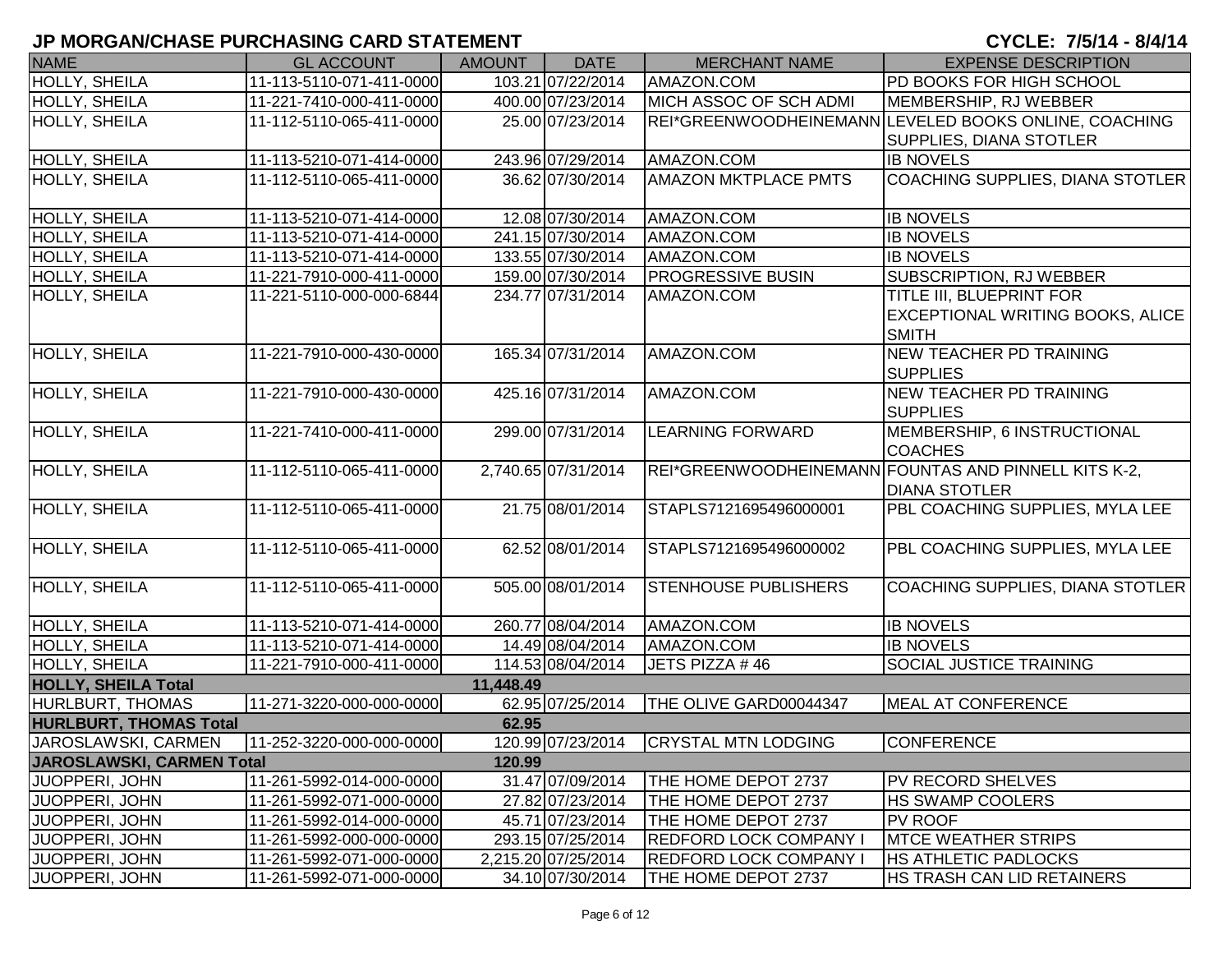| <b>NAME</b>                      | <b>GL ACCOUNT</b>        | AMOUNT   | <b>DATE</b>         | <b>MERCHANT NAME</b>          | <b>EXPENSE DESCRIPTION</b>                           |
|----------------------------------|--------------------------|----------|---------------------|-------------------------------|------------------------------------------------------|
| JUOPPERI, JOHN                   | 11-261-5992-000-000-0000 |          | 524.56 07/31/2014   | <b>LAWSON PRODUCTS</b>        | <b>MTCE SUPPLIES</b>                                 |
| JUOPPERI, JOHN Total             |                          | 3,172.01 |                     |                               |                                                      |
| KORTLANDT, PATRICIA              | 11-111-5110-011-060-0000 |          | 378.77 07/08/2014   | RGS PAY*                      | KINDERGARTEN WRITING MATERIALS                       |
| KORTLANDT, PATRICIA              | 62-431-6270-011-000-0000 |          | 113.93 07/09/2014   | <b>HIGHSMITH LLC</b>          | <b>MEDIA CENTER BOOKMARKS</b>                        |
| KORTLANDT, PATRICIA              | 11-111-5110-011-060-0000 |          | 178.08 07/10/2014   | <b>CURRICULUM ASSOC</b>       | <b>SECOND GRADE EVERYDAY WRITERS</b>                 |
|                                  |                          |          |                     |                               |                                                      |
| KORTLANDT, PATRICIA              | 11-111-5110-011-060-0000 |          | 96.56 07/10/2014    | <b>HIGHSMITH LLC</b>          | <b>READING MONTH POSTERS AND</b><br><b>BOOKMARKS</b> |
| KORTLANDT, PATRICIA              | 11-111-5110-011-025-0000 |          | 212.63 07/29/2014   | SSI*SCHOOL SPECIALTY          | <b>CLASSROOM MATERIALS</b>                           |
| KORTLANDT, PATRICIA              | 11-111-5110-011-025-0000 |          | 224.34 07/29/2014   | <b>SSI*SCHOOL SPECIALTY</b>   | <b>CLASSROOM MATERIALS</b>                           |
| KORTLANDT, PATRICIA              | 11-111-5110-011-025-0000 |          | 100.00 07/29/2014   | SSI*SCHOOL SPECIALTY          | <b>CLASSROOM MATERIALS</b>                           |
| KORTLANDT, PATRICIA              | 11-111-5110-011-010-0000 |          | 237.37 07/29/2014   | SSI*SCHOOL SPECIALTY          | <b>ART MATERIALS</b>                                 |
| KORTLANDT, PATRICIA              | 11-111-5110-011-025-0000 |          | 154.74 07/29/2014   | SSI*SCHOOL SPECIALTY          | <b>CLASSROOM MATERIALS</b>                           |
| KORTLANDT, PATRICIA              | 11-111-5110-011-025-0000 |          | 133.51 07/29/2014   | SSI*SCHOOL SPECIALTY          | <b>CLASSROOM MATERIALS</b>                           |
| KORTLANDT, PATRICIA              | 11-111-5110-011-025-0000 |          | 242.57 07/29/2014   | SSI*SCHOOL SPECIALTY          | <b>CLASSROOM MATERIALS</b>                           |
| KORTLANDT, PATRICIA              | 11-111-5110-011-025-0000 |          | 70.20 07/29/2014    | SSI*SCHOOL SPECIALTY          | <b>CLASSROOM MATERIALS</b>                           |
| KORTLANDT, PATRICIA              | 11-111-5110-011-025-0000 |          | 43.27 07/29/2014    | <b>SSI*SCHOOL SPECIALTY</b>   | <b>CLASSROOM MATERIALS</b>                           |
| KORTLANDT, PATRICIA              | 11-111-5110-011-025-0000 |          | 145.85 07/29/2014   | SSI*SCHOOL SPECIALTY          | <b>CLASSROOM MATERIALS</b>                           |
| <b>KORTLANDT, PATRICIA Total</b> |                          | 2,331.82 |                     |                               |                                                      |
| LAMBERT, ELIZABETH               | 11-261-5991-011-000-0000 |          | 108.30 07/09/2014   | <b>NICHOLS</b>                | VO CUSTODIAL SUPPLIES                                |
| LAMBERT, ELIZABETH               | 11-261-5991-055-000-0000 |          | 745.05 07/09/2014   | <b>NICHOLS</b>                | <b>NM CUSTODIAL SUPPLIES</b>                         |
| LAMBERT, ELIZABETH               | 11-261-4910-071-000-0000 |          | 320.84 07/10/2014   | <b>ALL CITY ROOTER</b>        | HS GREASE TRAP SERVICE                               |
| LAMBERT, ELIZABETH               | 11-261-4910-055-000-0000 |          | 235.83 07/10/2014   | <b>ALL CITY ROOTER</b>        | <b>NM GREASE TRAP SERVICE</b>                        |
| LAMBERT, ELIZABETH               | 11-261-4910-013-000-0000 |          | 165.83 07/10/2014   | <b>ALL CITY ROOTER</b>        | <b>NW GREASE TRAP SERVICE</b>                        |
| LAMBERT, ELIZABETH               | 11-261-4910-012-000-0000 |          | 165.83 07/10/2014   | <b>ALL CITY ROOTER</b>        | OH GREASE TRAP SERVICE                               |
| LAMBERT, ELIZABETH               | 11-261-4910-014-000-0000 |          | 165.84 07/10/2014   | <b>ALL CITY ROOTER</b>        | PV GREASE TRAP SERVICE                               |
| LAMBERT, ELIZABETH               | 11-261-4910-011-000-0000 |          | 235.83 07/10/2014   | ALL CITY ROOTER               | <b>VO GREASE TRAP SERVICE</b>                        |
| LAMBERT, ELIZABETH               | 11-261-4910-000-000-0000 |          | 429.00 07/10/2014   | <b>ARCH ENVIRONMENTAL GRO</b> | <b>DISTRICT HAZARDOUS MATERIALS</b>                  |
|                                  |                          |          |                     |                               | <b>CONSULTING</b>                                    |
| LAMBERT, ELIZABETH               | 11-261-4910-000-000-0611 |          | 3,553.50 07/10/2014 | <b>ARCH ENVIRONMENTAL GRO</b> | <b>DISTRICT STORM WATER</b>                          |
|                                  |                          |          |                     |                               | <b>MANAGEMENT</b>                                    |
| LAMBERT, ELIZABETH               | 11-261-4910-015-000-0000 |          | 25.00 07/10/2014    | <b>ERADICO SERVICES INC</b>   | <b>DF PEST SERVICES</b>                              |
| LAMBERT, ELIZABETH               | 11-261-4910-065-000-0000 |          | 34.00 07/10/2014    | <b>ERADICO SERVICES INC</b>   | <b>MS PEST SERVICES</b>                              |
| LAMBERT, ELIZABETH               | 11-261-4910-071-000-0000 |          | 30.00 07/10/2014    | <b>ERADICO SERVICES INC</b>   | <b>HS PEST SERVICES</b>                              |
| LAMBERT, ELIZABETH               | 11-261-4910-014-000-0000 |          | 25.00 07/10/2014    | <b>ERADICO SERVICES INC</b>   | PV PEST SERVICES                                     |
| LAMBERT, ELIZABETH               | 11-261-4910-013-000-0000 |          | 25.00 07/10/2014    | <b>ERADICO SERVICES INC</b>   | <b>NW PEST SERVICES</b>                              |
| LAMBERT, ELIZABETH               | 11-261-4910-055-000-0000 |          | 25.00 07/10/2014    | <b>ERADICO SERVICES INC</b>   | <b>NM6 PEST SERVICES</b>                             |
| LAMBERT, ELIZABETH               | 11-261-4910-001-000-0000 |          | 40.00 07/10/2014    | <b>ERADICO SERVICES INC</b>   | <b>ESB PEST SERVICES</b>                             |
| LAMBERT, ELIZABETH               | 11-261-4910-055-000-0000 |          | 25.00 07/10/2014    | <b>ERADICO SERVICES INC</b>   | <b>NM5 PEST SERVICES</b>                             |
| LAMBERT, ELIZABETH               | 11-261-4910-011-000-0000 |          | 25.00 07/10/2014    | <b>ERADICO SERVICES INC</b>   | <b>VO PEST SERVICES</b>                              |
| LAMBERT, ELIZABETH               | 11-261-4910-012-000-0000 |          | 25.00 07/10/2014    | <b>ERADICO SERVICES INC</b>   | <b>OH PEST SERVICES</b>                              |
| LAMBERT, ELIZABETH               | 11-261-4910-060-000-0000 |          | 25.00 07/10/2014    | <b>ERADICO SERVICES INC</b>   | <b>ITC PEST SERVICES</b>                             |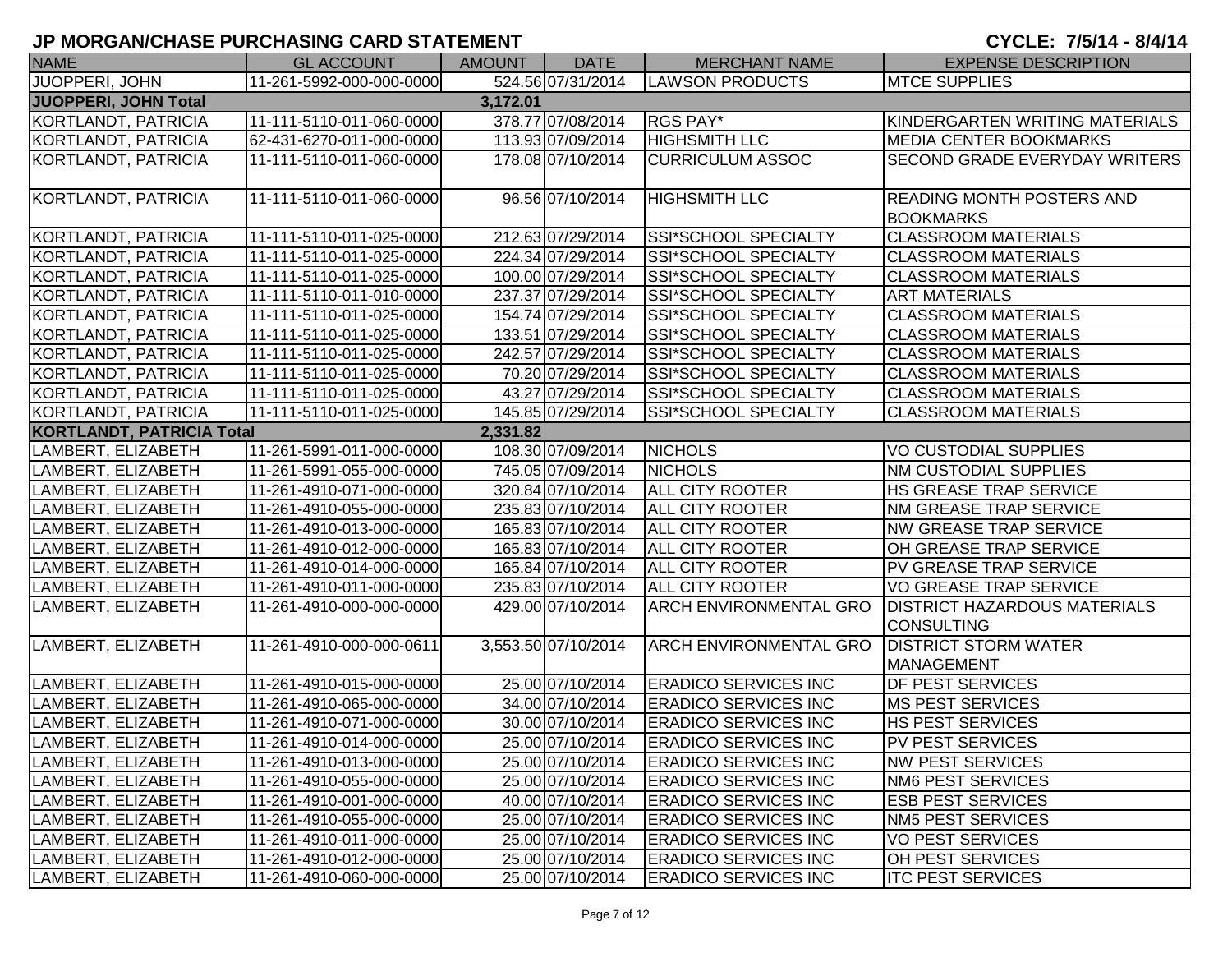| <b>NAME</b>        | <b>GL ACCOUNT</b>        | AMOUNT | <b>DATE</b>         | <b>MERCHANT NAME</b>                        | <b>EXPENSE DESCRIPTION</b>            |
|--------------------|--------------------------|--------|---------------------|---------------------------------------------|---------------------------------------|
| LAMBERT, ELIZABETH | 11-261-4910-003-000-0000 |        | 28.00 07/10/2014    | <b>ERADICO SERVICES INC</b>                 | <b>PS PEST SERVICES</b>               |
| LAMBERT, ELIZABETH | 11-261-4910-071-000-0000 |        | 147.50 07/10/2014   | IN *AQUATIC SOURCE, LL                      | <b>HS POOL MAINTENANCE</b>            |
| LAMBERT, ELIZABETH | 11-261-4910-065-000-0000 |        | 1,345.50 07/10/2014 | <b>TOBYS INSTRUMENT SHOP</b>                | <b>MS MICROSCOPES SERVICE</b>         |
| LAMBERT, ELIZABETH | 11-261-5710-000-000-0000 |        | 671.79 07/11/2014   | CORRIGAN OIL #2 - BRI                       | <b>MTCE FUEL</b>                      |
| LAMBERT, ELIZABETH | 11-261-5991-000-000-0000 |        | 3,582.60 07/11/2014 | <b>NICHOLS</b>                              | <b>CUSTODIAL FLOOR MACHINE,</b>       |
|                    |                          |        |                     |                                             | <b>WET/DRY VAC</b>                    |
| LAMBERT, ELIZABETH | 11-261-3840-000-000-0000 |        | 2,569.25 07/11/2014 | <b>WM EZPAY</b>                             | <b>DISTRICT WASTE MANAGEMENT</b>      |
| LAMBERT, ELIZABETH | 21-261-3840-000-000-0023 |        | 856.42 07/11/2014   | <b>WM EZPAY</b>                             | <b>DISTRICT WASTE MANAGEMENT REC</b>  |
|                    |                          |        |                     |                                             | <b>MILLAGE</b>                        |
| LAMBERT, ELIZABETH | 11-261-4910-071-000-0000 |        | 195.00 07/14/2014   | <b>AMERICAN SPRINKLER</b>                   | <b>HS SPRINKLER SERVICE/REPAIRS</b>   |
| LAMBERT, ELIZABETH | 11-261-4910-060-000-0000 |        | 100.00 07/15/2014   | NATIONAL TIME                               | <b>ITC ALARM</b>                      |
| LAMBERT, ELIZABETH | 11-261-4910-071-000-0000 |        | 3,395.40 07/17/2014 | IN *CONTROLLED TEMPERA                      | <b>HS CHILLER SERVICE</b>             |
| LAMBERT, ELIZABETH | 11-261-5992-014-000-0000 |        | 139.08 07/18/2014   | <b>AERO FILTER, INC</b>                     | <b>PV FILTERS</b>                     |
| LAMBERT, ELIZABETH | 11-261-5992-000-000-0000 |        | 83.00 07/22/2014    | <b>AIRGASS NORTH</b>                        | <b>DISTRICT WELDING</b>               |
| LAMBERT, ELIZABETH | 11-261-4910-000-000-0000 |        | 1,250.00 07/22/2014 | <b>FIRE SYSTEMS OF MICHIG</b>               | DISTRICT HOOD SUPPRESSION TESTS       |
| LAMBERT, ELIZABETH | 11-261-5710-000-000-0000 |        | 950.54 07/23/2014   | CORRIGAN OIL #2 - BRI                       | <b>MTCE FUEL</b>                      |
| LAMBERT, ELIZABETH | 11-261-4910-013-000-0000 |        | 1,250.00 07/23/2014 | <b>HOH WATER TECHNOLOGY</b>                 | <b>NW WATER TOWER SEMI-ANNUAL</b>     |
|                    |                          |        |                     |                                             | <b>WATER TREATMENT</b>                |
| LAMBERT, ELIZABETH | 11-261-4910-060-000-0000 |        | 700.59 07/23/2014   | WOLVERINE POWER SYSTEM ITC GENERATOR REPAIR |                                       |
|                    |                          |        |                     |                                             |                                       |
| LAMBERT, ELIZABETH | 11-266-4934-000-000-0000 |        | 10.00 07/24/2014    | <b>PROTECTION ONE ALARM</b>                 | <b>ESB ALARM SERVICE</b>              |
| LAMBERT, ELIZABETH | 11-266-4934-000-000-0000 |        | 949.25 07/24/2014   | <b>PROTECTION ONE ALARM</b>                 | <b>DISTRICT ALARM SERVICE</b>         |
| LAMBERT, ELIZABETH | 11-261-4910-000-000-0000 |        | 3,295.00 07/25/2014 | IN *SECURE DOORS LLC                        | <b>DISTRICT FIRE DROP TESTS</b>       |
| LAMBERT, ELIZABETH | 11-261-4910-060-000-0000 |        | 304.04 07/29/2014   | <b>CUMMINS BRIDGEWAY-1</b>                  | <b>ITC GENERATOR</b>                  |
| LAMBERT, ELIZABETH | 11-261-4910-013-000-0000 |        | 600.00 07/29/2014   | <b>VFP FIRE SYSTEMS INC</b>                 | NW FIRE SYSTEM INSPECTION             |
| LAMBERT, ELIZABETH | 11-261-4910-055-000-0000 |        | 240.00 07/29/2014   | <b>VFP FIRE SYSTEMS INC</b>                 | NM5 FIRE SYSTEM INSPECTION            |
| LAMBERT, ELIZABETH | 11-261-4910-055-000-0000 |        | 240.00 07/29/2014   | <b>VFP FIRE SYSTEMS INC</b>                 | NM6 FIRE SYSTEM INSPECTION            |
| LAMBERT, ELIZABETH | 11-261-4910-001-000-0000 |        | 580.00 07/29/2014   | <b>VFP FIRE SYSTEMS INC</b>                 | <b>ESB FIRE SYSTEM INSPECTION</b>     |
| LAMBERT, ELIZABETH | 11-261-4910-065-000-0000 |        | 1,590.00 07/29/2014 | <b>VFP FIRE SYSTEMS INC</b>                 | MS FIRE SYSTEM INSPECTION             |
| LAMBERT, ELIZABETH | 11-261-4910-012-000-0000 |        | 200.00 07/29/2014   | <b>VFP FIRE SYSTEMS INC</b>                 | OH FIRE SYSTEM INSPECTION             |
| LAMBERT, ELIZABETH | 11-261-4910-071-000-0000 |        | 1,590.00 07/29/2014 | <b>VFP FIRE SYSTEMS INC</b>                 | HS FIRE SYSTEM INSPECTION             |
| LAMBERT, ELIZABETH | 11-261-4910-055-000-0000 |        | 153.33 07/30/2014   | 800 4 BLINDS                                | NM SLATS FOR BLINDS RMS 518,          |
|                    |                          |        |                     |                                             | 522,523,527                           |
| LAMBERT, ELIZABETH | 11-261-4910-015-000-0000 |        | 153.33 07/30/2014   | 800 4 BLINDS                                | <b>IDF SLATS FOR BLINDS</b>           |
| LAMBERT, ELIZABETH | 11-261-4910-013-000-0000 |        | 153.34 07/30/2014   | <b>800 4 BLINDS</b>                         | <b>NW TRACK &amp; SLATS FOR MEDIA</b> |
|                    |                          |        |                     |                                             | <b>CENTER</b>                         |
| LAMBERT, ELIZABETH | 11-261-4910-071-000-0000 |        | 140.00 07/30/2014   | IN *AQUATIC SOURCE, LL                      | <b>HS POOL MAINTENANCE</b>            |
| LAMBERT, ELIZABETH | 11-261-4910-071-000-0000 |        | 521.02 07/30/2014   | <b>THYSSENKRUPP ELEV ORAC</b>               | <b>HS ELEVATOR MAINTENANCE 7/14</b>   |
|                    |                          |        |                     |                                             | <b>THRU 9/14</b>                      |
| LAMBERT, ELIZABETH | 11-261-3840-000-000-0000 |        | 1,276.87 07/30/2014 | <b>WM EZPAY</b>                             | <b>DISTRICT WASTE REMOVAL</b>         |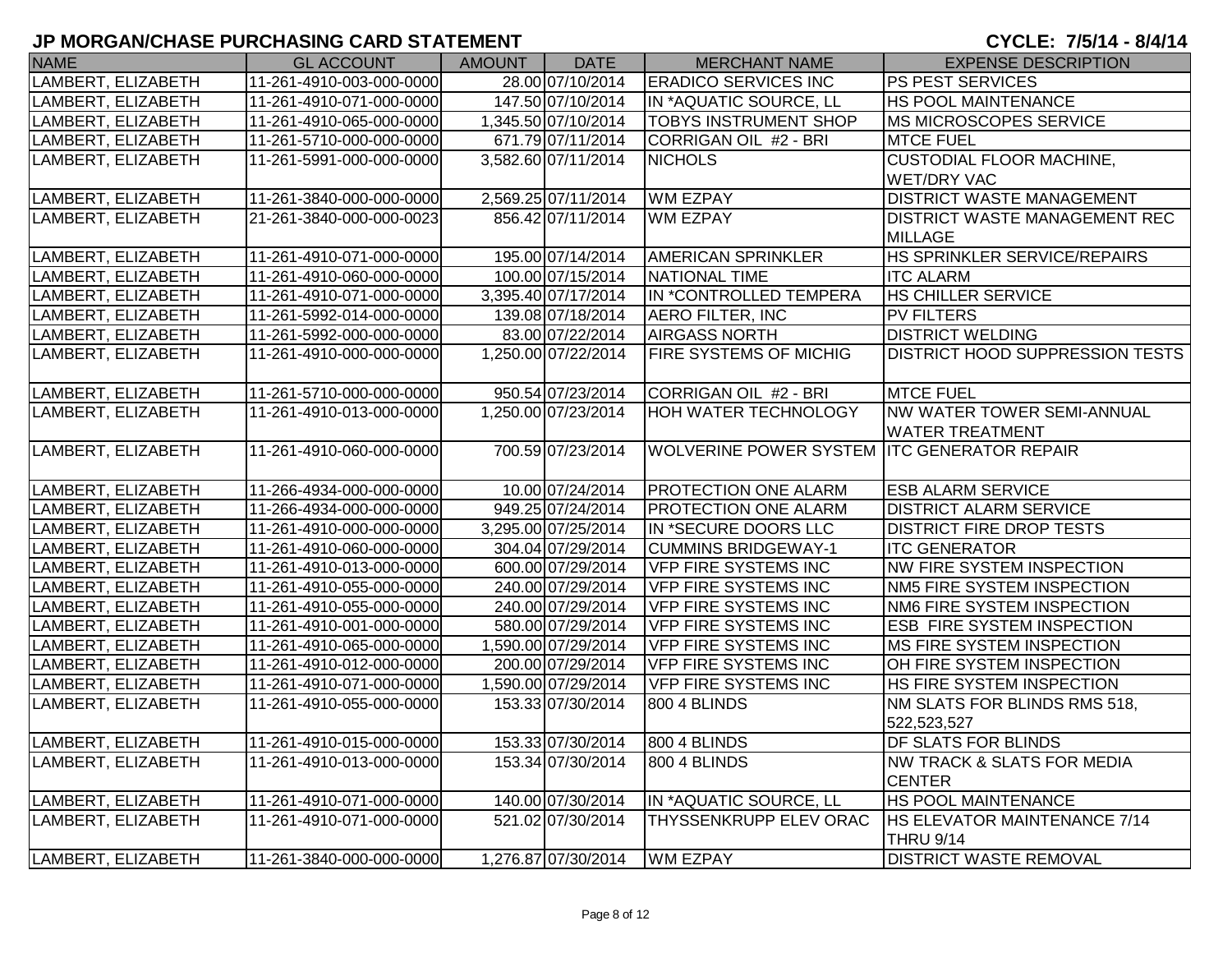| <b>NAME</b>                     | <b>GL ACCOUNT</b>        | <b>AMOUNT</b> | <b>DATE</b>         | <b>MERCHANT NAME</b>                                            | <b>EXPENSE DESCRIPTION</b>      |
|---------------------------------|--------------------------|---------------|---------------------|-----------------------------------------------------------------|---------------------------------|
| LAMBERT, ELIZABETH              | 21-261-3840-000-000-0023 |               | 425.62 07/30/2014   | <b>WM EZPAY</b>                                                 | DISTRICT WASTE REMOVAL REC      |
|                                 |                          |               |                     |                                                                 | <b>MILLAGE</b>                  |
| LAMBERT, ELIZABETH              | 11-261-5993-000-000-0000 |               | 877.25 07/31/2014   | <b>ANGELO'S WHOLESALE</b>                                       | <b>DISTRICT MULCH</b>           |
| LAMBERT, ELIZABETH              | 11-261-4910-065-000-0000 |               | 675.00 07/31/2014   | COMMERICAL GLASS,                                               | <b>MS MEDIA CENTER WINDOWS</b>  |
| LAMBERT, ELIZABETH              | 11-261-4910-012-000-0000 |               | 750.00 07/31/2014   | MICHIGAN STUMP REMOVAL                                          | <b>OH BIKE PATH</b>             |
| LAMBERT, ELIZABETH              | 11-261-4910-001-000-0000 |               | 1,200.00 07/31/2014 | <b>MICHIGAN STUMP REMOVAL</b>                                   | <b>ESB TREES</b>                |
| LAMBERT, ELIZABETH              | 11-261-5992-071-000-0000 |               | 227.26 07/31/2014   | NUCO <sub>2</sub>                                               | HS POOL CO2                     |
| LAMBERT, ELIZABETH              | 11-261-4910-060-000-0000 |               | 200.00 07/31/2014   | <b>VFP FIRE SYSTEMS INC</b>                                     | <b>ITC FIRE INSPECTION</b>      |
| LAMBERT, ELIZABETH              | 11-261-4910-014-000-0000 |               | 240.00 07/31/2014   | <b>VFP FIRE SYSTEMS INC</b>                                     | PV FIRE INSPECTION              |
| <b>_AMBERT, ELIZABETH</b>       | 11-261-4910-015-000-0000 |               | 1,300.00 07/31/2014 | <b>VFP FIRE SYSTEMS INC</b>                                     | <b>DF FIRE INSPECTION</b>       |
| _AMBERT, ELIZABETH              | 11-261-4910-065-000-0000 |               | 1,990.00 07/31/2014 | VFP FIRE SYSTEMS INC                                            | MS FIRE INSPECTION              |
| LAMBERT, ELIZABETH              | 11-261-4910-013-000-0000 |               | 1,067.24 08/01/2014 | NATIONAL TIME                                                   | NW RPS #2 PROBLEM               |
| LAMBERT, ELIZABETH              | 11-261-5910-000-000-0000 |               | 24.12 08/01/2014    | STAPLS7121680268000001                                          | <b>MTCE SUPPLIES</b>            |
| LAMBERT, ELIZABETH              | 11-261-5910-000-000-0000 |               | 36.36 08/01/2014    | STAPLS7121680268000002                                          | <b>MTCE SUPPLIES</b>            |
| LAMBERT, ELIZABETH              | 11-261-4910-011-000-0000 |               | 450.00 08/04/2014   | <b>BUTCHERBAECKER CONS</b>                                      | <b>VO DOOR HINGE</b>            |
| LAMBERT, ELIZABETH              | 11-261-4910-010-000-0000 |               | 571.10 08/04/2014   | IN *SECURE DOORS LLC                                            | <b>TRANS GARAGE DOOR</b>        |
| <b>LAMBERT, ELIZABETH Total</b> |                          | 45,724.65     |                     |                                                                 |                                 |
| MATTHEWS, STEVEN                | 11-232-3220-000-000-0000 |               | 745.00 07/21/2014   | AMERICAN ASSOC OF SCHO                                          | AASA CONFERENCE REGISTRATION    |
| MATTHEWS, STEVEN                | 11-232-3220-000-000-0000 |               | 375.00 07/29/2014   | CORWIN *LEARNING                                                | CONFERENCE REGISTRATION FOR     |
|                                 |                          |               |                     |                                                                 | JOHN HATTIE AT OAKLAND SCHOOLS  |
| <b>MATTHEWS, STEVEN Total</b>   |                          | 1,120.00      |                     |                                                                 |                                 |
| <b>MCKAIG, HEATHER</b>          | 62-431-6194-071-000-0000 |               | 17.23 07/07/2014    | AMAZON.COM                                                      | <b>FRONTLINE DVD</b>            |
| <b>MCKAIG, HEATHER</b>          | 62-431-6143-071-000-0000 |               | 24.24 07/28/2014    | AMAZON.COM                                                      | <b>MUSICAL SCRIPTS</b>          |
| <b>MCKAIG, HEATHER</b>          | 62-431-6143-071-000-0000 |               | 12.61 07/29/2014    | AMAZON.COM                                                      | <b>MUSICAL SCRIPTS</b>          |
| <b>MCKAIG, HEATHER Total</b>    |                          | 54.08         |                     |                                                                 |                                 |
| MILLER, HELEN                   | 62-431-6770-001-000-0000 |               | 98.00 07/10/2014    | <b>TLF VANESSAS FLOWERS</b>                                     | <b>FLOWERS FOR MIKE</b>         |
|                                 |                          |               |                     |                                                                 | DRAGOO/BROTHER                  |
| MILLER, HELEN                   | 11-283-5990-000-000-0000 |               | 51.00 07/17/2014    | <b>BAUDVILLE INC.</b>                                           | <b>GIFT BAGS/NEW STAFF PINS</b> |
| MILLER, HELEN                   | 11-283-5610-000-000-0000 |               | 3.98 07/29/2014     | SAMS CLUB #6657                                                 | WATER/WORKSHOP                  |
| MILLER, HELEN                   | 11-283-5610-000-000-0000 |               | 73.30 07/30/2014    | PANERA BREAD #667                                               | LUNCH/SUNGARD                   |
| MILLER, HELEN                   | 62-431-6770-001-000-0000 |               | 2.49 08/04/2014     | MEIJER INC #122 Q01                                             | DEORDARIZER FOR ESB BATHROOMS   |
|                                 |                          |               |                     |                                                                 |                                 |
| MILLER, HELEN                   | 62-431-6770-001-000-0000 |               | 27.98 08/04/2014    | SAMS CLUB #6657                                                 | <b>GOODBYE CAKE FOR CO-OPS</b>  |
| <b>MILLER, HELEN Total</b>      |                          | 256.75        |                     |                                                                 |                                 |
| NESMITH, RUSSEL                 | 11-261-5992-013-000-0000 |               |                     | 43.36 07/10/2014   MARKS OUTDOOR POWER EQ NW SNOW THROWER PARTS |                                 |
|                                 |                          |               |                     |                                                                 |                                 |
| NESMITH, RUSSEL                 | 11-261-5992-013-000-0000 |               | 28.83 07/11/2014    | MARKS OUTDOOR POWER EQ NW SNOW BLOWER PARTS                     |                                 |
| NESMITH, RUSSEL                 | 11-261-5992-011-000-0000 |               | 49.20 07/11/2014    | <b>SUPERIOR PLAY LLC</b>                                        | VO PLAYGROUND PARTS             |
| <b>NESMITH, RUSSEL</b>          | 11-261-5992-012-000-0000 |               | 39.02 07/14/2014    | THE HOME DEPOT 2737                                             | <b>OH KITCHEN</b>               |
| NESMITH, RUSSEL                 | 11-261-5992-000-000-0000 |               | 446.51 07/15/2014   | <b>BEST PLUMBING SPECIALT</b>                                   | MTCE WATER HYDRANT REPAIR KITS  |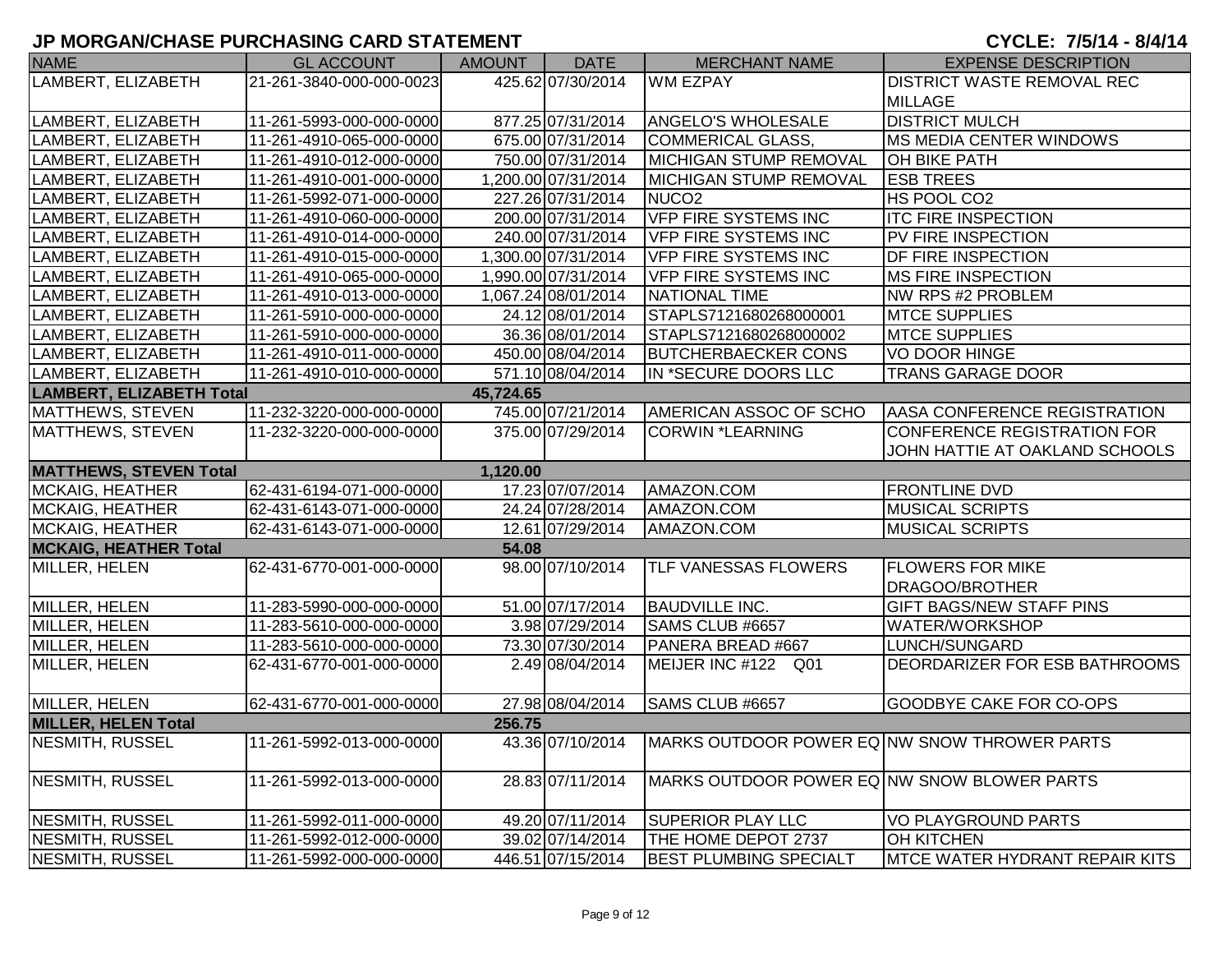| <b>NAME</b>                   | <b>GL ACCOUNT</b>        | AMOUNT   | <b>DATE</b>         | MERCHANT NAME                     | <b>EXPENSE DESCRIPTION</b>                     |
|-------------------------------|--------------------------|----------|---------------------|-----------------------------------|------------------------------------------------|
| NESMITH, RUSSEL               | 11-261-5993-000-000-0000 |          | 403.06 07/21/2014   |                                   | MARKS OUTDOOR POWER EQ GRNDS LAWN MOWER REPAIR |
|                               |                          |          |                     |                                   |                                                |
| NESMITH, RUSSEL               | 11-261-5992-000-000-0000 |          | 228.80 07/24/2014   | <b>BEST PLUMBING SPECIALT</b>     | <b>MTCE DRY LIME SOLVANT FOR</b>               |
|                               |                          |          |                     |                                   | DRAINS, TRAPS                                  |
| NESMITH, RUSSEL               | 11-261-5992-011-000-0000 |          | 20.22 07/24/2014    | THE HOME DEPOT 2737               | VO SINK HOLE COVER                             |
| <b>NESMITH, RUSSEL</b>        | 11-261-5992-011-000-0000 |          | 49.54 07/24/2014    | THE HOME DEPOT 2737               | <b>VO PLUMBING SUPPLIES</b>                    |
| <b>NESMITH, RUSSEL</b>        | 11-261-5992-000-000-0000 |          | 172.50 07/25/2014   | <b>BEST PLUMBING SPECIALT</b>     | <b>IMTCE VACUUM BREAKER KITS</b>               |
| <b>NESMITH, RUSSEL Total</b>  |                          | 1,481.04 |                     |                                   |                                                |
| NOWICKI, MATTHEW              | 11-271-5730-000-000-0000 |          | 408.40 07/15/2014   | MATHESON - M96                    | <b>WELDING SUPPLIES</b>                        |
| NOWICKI, MATTHEW              | 11-271-3220-000-000-0000 |          | 47.62 07/24/2014    | <b>GIMMICKS</b>                   | <b>MEAL AT CONFERENCE</b>                      |
| <b>NOWICKI, MATTHEW Total</b> |                          | 456.02   |                     |                                   |                                                |
| OCONNOR, GAIL                 | 11-118-5110-000-951-0000 |          | 768.47 07/10/2014   | STAPLS7120605458000001            | <b>TEACHING SUPPLIES</b>                       |
| OCONNOR, GAIL                 | 11-118-5110-000-951-0000 |          | 532.16 07/14/2014   | <b>ENVIRONMENTS</b>               | <b>TEACHING SUPPLIES</b>                       |
| OCONNOR, GAIL                 | 11-118-5110-000-000-3430 |          | 457.84 07/14/2014   | <b>LAKESHORE LEARNING MAT</b>     | <b>TEACHING SUPPLIES</b>                       |
| OCONNOR, GAIL                 | 11-118-5110-000-951-0000 |          | 74.05 07/14/2014    | MEIJER INC #122 Q01               | <b>TEACHING SUPPLIES</b>                       |
| OCONNOR, GAIL                 | 11-118-5110-000-951-0000 |          | 76.00 07/17/2014    | MEIJER INC #122 Q01               | <b>TEACHING SUPPLIES</b>                       |
| OCONNOR, GAIL                 | 11-118-5110-000-951-0000 |          | 56.50 07/17/2014    | MEIJER INC #122 Q01               | <b>TEACHING SUPPLIES</b>                       |
| OCONNOR, GAIL                 | 11-118-5110-000-951-0000 |          | 56.50 07/17/2014    | MEIJER INC #122<br>Q01            | <b>TEACHING SUPPLIES</b>                       |
| OCONNOR, GAIL                 | 11-118-5110-000-951-0000 |          | 56.50 07/17/2014    | MEIJER INC #122 Q01               | <b>TEACHING SUPPLIES</b>                       |
| OCONNOR, GAIL                 | 11-118-5110-000-951-0000 |          | 80.49 07/24/2014    | LAKESHORE LEARNING MAT            | <b>TEACHING SUPPLIES</b>                       |
| OCONNOR, GAIL                 | 11-118-5110-000-951-0000 |          | 90.05 07/25/2014    | <b>DISCOUNT SCHOOL SUPPLY</b>     | <b>TEACHING SUPPLIES</b>                       |
| OCONNOR, GAIL                 | 11-118-5110-000-951-0000 |          | 20.12 07/25/2014    | <b>DISCOUNT SCHOOL SUPPLY</b>     | <b>TEACHING SUPPLIES</b>                       |
| OCONNOR, GAIL                 | 11-118-5110-000-000-3430 |          | 733.76 07/25/2014   | SSI*SCHOOL SPECIALTY              | <b>TEACHING SUPPLIES - GSRP</b>                |
| OCONNOR, GAIL                 | 11-118-5110-000-951-0000 |          | 555.84 07/28/2014   | CONSTRUCT PLAYTHNGS.CO            | <b>TEACHING SUPPLIES</b>                       |
| OCONNOR, GAIL                 | 11-118-5110-000-000-3430 |          | 2,396.09 07/28/2014 | <b>LAKESHORE LEARNING MAT</b>     | <b>TEACHING SUPPLIES GSRP</b>                  |
| OCONNOR, GAIL                 | 11-118-5110-000-951-0000 |          | 470.68 07/28/2014   | <b>LAKESHORE LEARNING MAT</b>     | <b>TEACHING SUPPLIES</b>                       |
| OCONNOR, GAIL                 | 11-118-5110-000-951-0000 |          | 338.18 08/04/2014   | STAPLS7121777582000003            | <b>TEACHING SUPPLIES</b>                       |
| OCONNOR, GAIL                 | 11-118-5110-000-951-0000 |          | 15.87 08/04/2014    | STAPLS7121777582000006            | <b>TEACHING SUPPLIES</b>                       |
| OCONNOR, GAIL                 | 11-118-5110-000-951-0000 |          | 16.44 08/04/2014    | STAPLS7121777582000008            | <b>TEACHING SUPPLIES</b>                       |
| OCONNOR, GAIL                 | 11-118-5110-000-951-0000 |          | 62.77 08/04/2014    | STAPLS7121812596000001            | <b>TEACHING SUPPLIES</b>                       |
| <b>OCONNOR, GAIL Total</b>    |                          | 6,858.31 |                     |                                   |                                                |
| PATEL, SHAILEE                | 11-226-7410-000-000-0000 |          | 80.00 07/28/2014    | <b>PAYPAL *MAASE</b>              | <b>DUES</b>                                    |
| PATEL, SHAILEE                | 11-226-3220-000-000-0000 |          | 295.00 07/29/2014   | <b>PAYPAL *MAASE</b>              | <b>WORKSHOP, CREDIT PENDING</b>                |
| <b>PATEL, SHAILEE Total</b>   |                          | 375.00   |                     |                                   |                                                |
| <b>ROY, MICHAEL</b>           | 62-431-6191-071-000-0000 |          | 34.39 07/22/2014    | WAL-MART #5893                    | <b>STORAGE CONTAINERS</b>                      |
| <b>ROY, MICHAEL</b>           | 62-431-6191-071-000-0000 |          | 200.00 07/23/2014   | <b>AERIAL ENTERPRISES INC</b>     | <b>MIXER REPAIR AND SUPPLIES</b>               |
| <b>ROY, MICHAEL</b>           | 62-431-6191-071-000-0000 |          | 50.86 07/23/2014    | THE HOME DEPOT 2737               | <b>LOCKS AND HARDWARE</b>                      |
| <b>ROY, MICHAEL</b>           | 62-431-6191-071-000-0000 |          | 16.91 07/29/2014    | WAL-MART #5893                    | <b>STORAGE SUPPLIES</b>                        |
| <b>ROY, MICHAEL Total</b>     |                          | 302.16   |                     |                                   |                                                |
| SCHURIG, CLAIRE               | 62-431-6122-071-000-0000 |          | 100.00 07/31/2014   | <b>PARKS &amp; RECREATION ONL</b> | <b>PAYMENT FOR NOVI SINGERS</b>                |
|                               |                          |          |                     |                                   | <b>RETREAT.</b>                                |
| <b>SCHURIG, CLAIRE Total</b>  |                          | 100.00   |                     |                                   |                                                |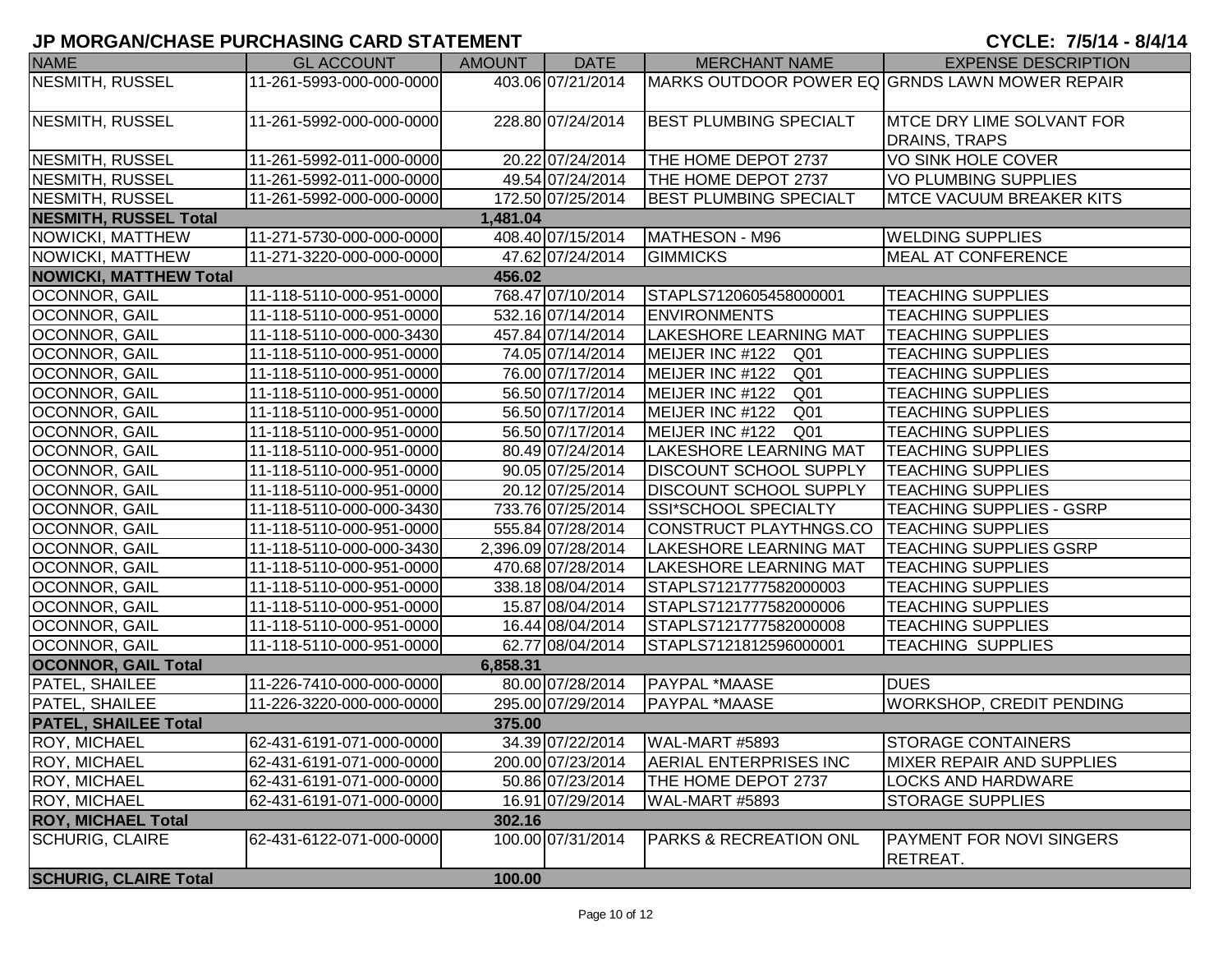| <b>NAME</b>                      | <b>GL ACCOUNT</b>        | <b>AMOUNT</b> | <b>DATE</b>       | <b>MERCHANT NAME</b>               | <b>EXPENSE DESCRIPTION</b>                               |
|----------------------------------|--------------------------|---------------|-------------------|------------------------------------|----------------------------------------------------------|
| SHPAKOFF, KATHLEEN               | 11-351-5110-000-953-0000 |               | 27.99 07/11/2014  | <b>TARGET</b><br>00022301          | <b>TEACHING MATERIALS</b>                                |
| <b>SHPAKOFF, KATHLEEN Total</b>  |                          | 27.99         |                   |                                    |                                                          |
| <b>SOVEL, SHEILA</b>             | 11-118-5990-000-951-0000 |               | 158.92 07/21/2014 | <b>TOYS R US #9274</b><br>QPS      | <b>CLASSROOM SUPPLIES</b>                                |
| <b>SOVEL, SHEILA Total</b>       |                          | 158.92        |                   |                                    |                                                          |
| <b>STEC, MEGAN</b>               | 11-351-5110-000-953-0000 |               | 18.48 07/22/2014  | MEIJER INC #122<br>Q01             | <b>TEACHING MATERIALS</b>                                |
| <b>STEC, MEGAN Total</b>         |                          | 18.48         |                   |                                    |                                                          |
| STEEH, ROBERT                    | 11-311-3220-000-000-0000 |               | 436.60 07/18/2014 | HYATT HOTELS BALTIMORE             | <b>CONFERENCE</b>                                        |
| <b>STEEH, ROBERT Total</b>       |                          | 436.60        |                   |                                    |                                                          |
| <b>STRICKER, CHRISTINE</b>       | 11-351-3220-000-953-0000 |               | 40.69 07/25/2014  | MEIJER INC #122<br>Q <sub>01</sub> | <b>FALL CARE TEACHING SUPPLIES</b>                       |
| <b>STRICKER, CHRISTINE</b>       | 11-351-5110-000-953-0000 |               | 83.95 07/25/2014  | MEIJER INC #122<br>Q <sub>01</sub> | SUMMER CARE TEACHING SUPPLIES                            |
| <b>STRICKER, CHRISTINE Total</b> |                          | 124.64        |                   |                                    |                                                          |
| VALENTINE, CYNTHIA               | 11-271-5730-000-000-0000 |               | 64.80 07/16/2014  | STAPLS7119881831000003             | <b>OFFICE SUPPLIES</b>                                   |
| <b>VALENTINE, CYNTHIA</b>        | 11-271-5910-000-000-0000 |               | 32.28 07/16/2014  | STAPLS7119881831000004             | <b>OFFICE SUPPLIES</b>                                   |
| <b>VALENTINE, CYNTHIA</b>        | 11-271-3220-000-000-0000 |               | 162.48 07/28/2014 | <b>BEST WESTERN VALLEY</b>         | HOTEL ROOM-SUPPORT STAFF<br><b>CONFERENCE</b>            |
| <b>VALENTINE, CYNTHIA</b>        | 11-271-3220-000-000-0000 |               | 162.48 07/28/2014 | <b>BEST WESTERN VALLEY</b>         | HOTEL ROOM-SUPPORT STAFF<br><b>CONFERENCE</b>            |
| <b>VALENTINE, CYNTHIA Total</b>  |                          | 422.04        |                   |                                    |                                                          |
| VAUGHAN, ANGELA                  | 11-231-7910-000-000-0000 |               | 16.00 07/14/2014  | KROGER #632                        | FOOD/WATER/SETUPS - RETREAT<br>MEETING 7/12/14           |
| VAUGHAN, ANGELA                  | 11-231-7910-000-000-0000 |               | 22.68 07/14/2014  | PANERA BREAD #667                  | FOOD RETREAT MEETING 7/12/14                             |
| <b>VAUGHAN, ANGELA Total</b>     |                          | 38.68         |                   |                                    |                                                          |
| <b>VUICHARD, TATIANA</b>         | 11-119-5110-000-000-0000 |               | 130.13 07/09/2014 | <b>SCANTRON CORPORATION</b>        | <b>SCANTRONS FOR SUMMER SCHOOL</b><br><b>FINAL EXAMS</b> |
| <b>VUICHARD, TATIANA</b>         | 11-119-5110-000-000-0000 |               | 45.96 07/09/2014  | STAPLS7119492166000006             | <b>SAFETY TOWN SUPPLIES</b>                              |
| <b>VUICHARD, TATIANA</b>         | 11-119-5110-000-000-0000 |               | 25.96 07/09/2014  | STAPLS7119492166000007             | SUMMER SCHOOL SUPPPLIES                                  |
| <b>VUICHARD, TATIANA</b>         | 11-311-5910-000-000-0000 |               | 30.93 07/10/2014  | STAPLS7120491255000001             | COMMUNITY ED OFFICE SUPPLIES                             |
| <b>VUICHARD, TATIANA</b>         | 11-119-5110-000-000-0000 |               | 12.45 07/10/2014  | STAPLS7120491255000002             | SUMMER SCHOOL SUPPLIES                                   |
| <b>VUICHARD, TATIANA</b>         | 11-311-5910-000-000-0000 |               | 1.45 07/10/2014   | STAPLS7120491255000003             | <b>SAFETY TOWN SUPPLIES</b>                              |
| <b>VUICHARD, TATIANA</b>         | 11-311-5910-000-000-0000 |               | 12.28 07/11/2014  | STAPLS7120491255000004             | CE OFFICE SUPPLIES                                       |
| <b>VUICHARD, TATIANA</b>         | 11-311-5910-000-000-0000 |               | -45.96 07/14/2014 | STAPLS7119492166001001             | CE OFFICE SUPPLIES CREDIT                                |
| <b>VUICHARD, TATIANA</b>         | 11-311-5910-000-000-0000 |               | 49.99 07/16/2014  | STAPLS7119492166000009             | SAFETY TOWN SUPPLIES                                     |
| <b>VUICHARD, TATIANA</b>         | 62-431-6301-033-000-0000 |               | 179.55 07/17/2014 | <b>NOVI</b>                        | <b>TEACHER LUNCHEON</b>                                  |
| <b>VUICHARD, TATIANA</b>         | 21-321-5990-000-903-0023 |               | 450.53 07/21/2014 | ADOLPH KIEFER AND ASSO             | POOL SUPPLIES                                            |
| VUICHARD, TATIANA                | 62-431-6301-033-000-0000 |               | 114.76 07/24/2014 | <b>NOVI</b>                        | <b>TEACHER LUNCHEON</b>                                  |
| <b>VUICHARD, TATIANA</b>         | 62-431-6770-030-000-0000 |               | 90.00 07/25/2014  | GODIVA 142                         | <b>TEACHER APPRECIATION</b>                              |
| VUICHARD, TATIANA                | 11-119-5110-000-000-0000 |               | 45.96 07/25/2014  | STAPLS7119990746000002             | <b>SUMMER SCHOOL SUPPLIES</b>                            |
| <b>VUICHARD, TATIANA</b>         | 62-431-6770-030-000-0000 |               | 65.97 08/04/2014  | FTD*FTD.COM                        | <b>FLOWERS FOR BRIDGE FACILITATOR</b><br>(PASSED AWAY)   |
| <b>VUICHARD, TATIANA Total</b>   |                          | 1,209.96      |                   |                                    |                                                          |
| <b>WEBBER, RONALD</b>            | 11-221-5910-000-411-0000 |               | 33.97 07/21/2014  | <b>STAPLES</b><br>00116087         | OFFICE SUPPLIES                                          |
| <b>WEBBER, RONALD</b>            | 11-221-5990-000-411-0000 |               | 59.95 08/01/2014  | VIMEO.COM                          | <b>MISC. TRAINING SUPPLIES</b>                           |